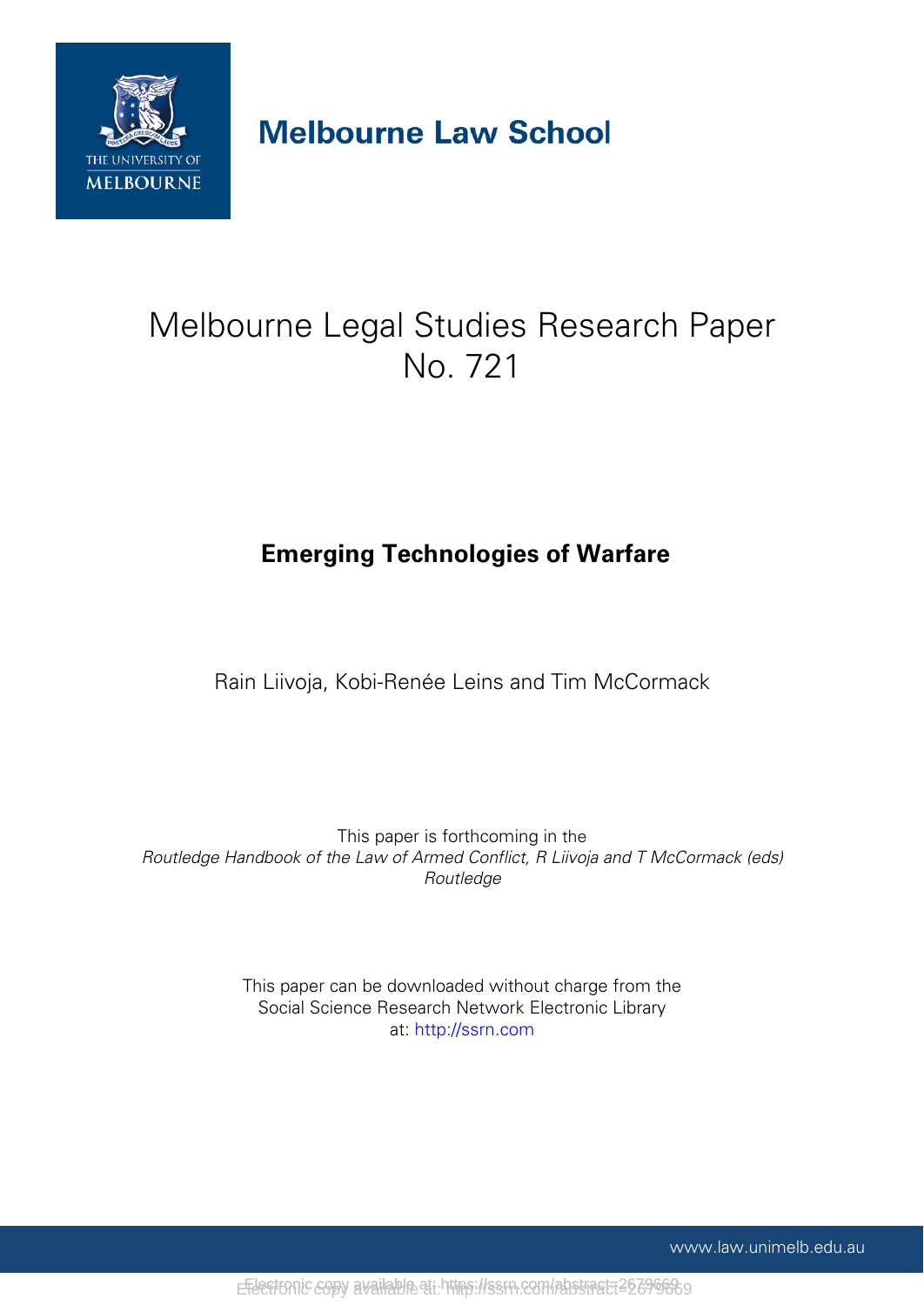# **35 Emerging Technologies of Warfare**

RAIN LIIVOJA, KOBI-RENÉE LEINS and TIM McCORMACK\*

Advances in science and technology have had a major impact on the conduct of war throughout history.<sup>1</sup> On a popular view, the development of warfare has been punctuated by so-called 'revolutions in military affairs', periods of rapid change in military thinking and practice; scientific and technological transformations have played a significant role in such change.<sup>2</sup> At the time of writing, we appear to be in the midst of one revolution in military affairs, namely an information revolution.<sup>3</sup> This revolution has been facilitated by the development of digital computers and their wide adoption in the society at large and in military systems in particular.

Assuming that there is an ongoing revolution in military affairs, the question arises as whether it ought to be accompanied by a 'revolution in military legal affairs',<sup>4</sup> or whether the existing law of armed conflict (LOAC) is capable of accommodating recent technological developments. This chapter does not purport to provide a comprehensive answer to this question nor does it seek to evaluate the lawfulness or otherwise of specific means or methods of warfare. Rather, it addresses some of the key legal implications and regulatory challenges arising from the military applications of a certain types of technology.<sup>5</sup> We begin with information technology and the notion of 'cyber warfare' (Section 1). We then turn to robotics, specifically remotely controlled, automated and autonomous military systems (Section 2). Finally we consider nanotechnology (Section 3). We concluded the chapter

 $3$  Boot (n 1) 305 et seq.

l

Rain Liivoja and Tim McCormack (eds), *Routledge Handbook of the Law of Armed Conflict* (Routledge, forthcoming)

<sup>\*</sup> The research for this chapter was supported under Australian Research Council's *Discovery Projects* funding scheme (project number DP130100432) and by a Society in Science – Branco Weiss Fellowship (administered by ETH Zurich). We are grateful to Chris Jenks, Natalia Jevglevskaja, Robert J Mathews, Tim McFarland and Angus Willoughby for comments on an earlier draft. The responsibility for the present text, however, remains ours.

<sup>&</sup>lt;sup>1</sup> See generally Martin van Creveld, *Technology and War: From 2000 BC to the Present* (rev edn, Free Press 1991); Max Boot, *War Made New: Technology, Warfare, and the Course of History, 1500 to Today* (Gotham Books 2006).

<sup>&</sup>lt;sup>2</sup> See the seminal work by Michael G Vickers and Robert C Martinage, 'The Revolution in War' (Center for Strategic and Budgetary Assessments, December 2004).

<sup>&</sup>lt;sup>4</sup> This term has been used, although not specifically in relation to technology, by Charles J Dunlap Jr, 'The Revolution in Military Legal Affairs: Air Force Legal Professionals in 21st Century Conflicts' (2001) 51 *Air Force Law Review* 293.

<sup>&</sup>lt;sup>5</sup> For other broad discussions, see, eg, Special Issue: New Technologies and Warfare (2012) 94(886) *IRRC* 457; Dan Saxon (ed), *International Humanitarian Law and the Changing Technology of War* (Martinus Nijhoff 2013); Hitoshi Nasu and Robert McLaughlin (eds), *New Technologies and the Law of Armed Conflict* (Asser 2014).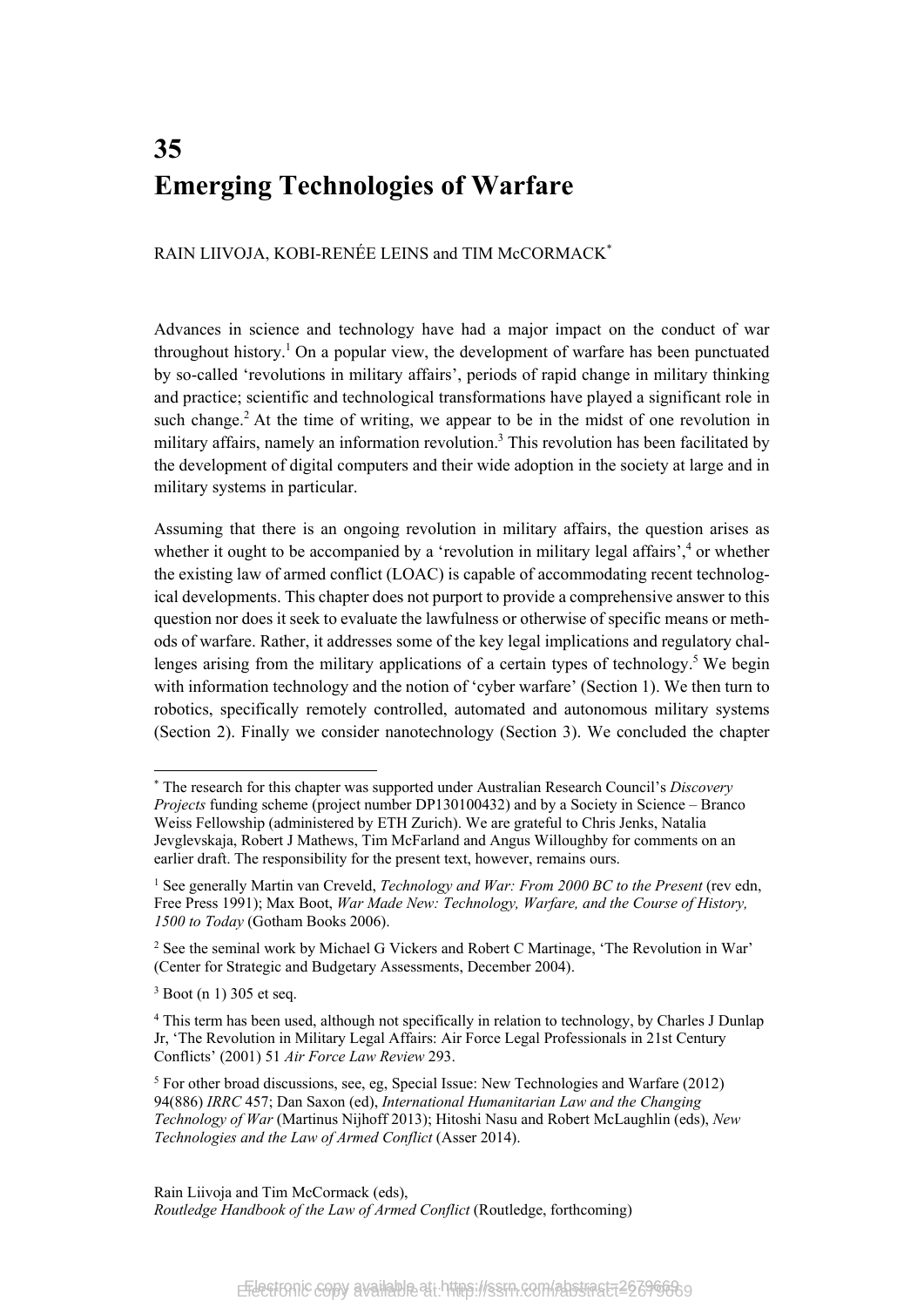with a brief reflection on the formal legal review of new means and methods of warfare in the context of emerging technologies of warfare (Section 4).

### **1 Information technology**

### *1.1 Technology*

The start of the ongoing information revolution in military affairs can be reasonably precisely dated to the late 1930s and early 1940s. This was the time when the first digital computers were built, many of which were preoccupied by military tasks such as ballistics calculations and code breaking.<sup>6</sup> Of course, computers have developed quite spectacularly from what in hindsight appears to be a rather humble beginning as advanced calculators, into systems that process and store exponentially increasing amounts of data, which is often strategically significant and/or economically valuable.

Also, computers are widely used to exert control over the physical world. Computerised industrial control systems (ICS) are common in many different sectors of industry and infrastructure.<sup>7</sup> A comparatively simple programmable logic controller (PLC) can run a specific device – such as an elevator, a set of traffic lights, or an industrial appliance – by 'monitor[ing] the state of input devices and make[ing] decisions based upon a custom program to control the state of output devices'.<sup>8</sup> A distributed control system (DCS) is more complex, coordinating between multiple sub-systems involved in carrying out an entire industrial process, for example at an oil refinery, water and wastewater treatment plant, power plant or chemical manufacturing plant.<sup>9</sup> Another type of ICS, a supervisory control and data acquisition (SCADA) system, is 'designed to collect field information, transfer it to a central computer facility, and display the information to the operator graphically or textually, thereby allowing the operator to monitor or control an entire system from a central location in near real time'.<sup>10</sup> SCADA systems are widely used in distribution systems, such as water distribution and wastewater collection systems, oil and natural gas pipelines, electrical grids, as well as rail, air traffic control and other public transportation systems.<sup>11</sup>

Computers are routinely connected to each other to form networks. These networks can, in turn, be connected to other networks, ultimately making up the Internet. This allows for the remote access and manipulation of data, such as accessing a website stored on a server or

<sup>6</sup> See Martin Campbell-Kelly, Willian Aspray, Nathan Ensmenger and Jeffrey R Yost, *Computer: A History of the Information Machine* (3rd edn, Westview, 2013).

<sup>&</sup>lt;sup>7</sup> Keith Stouffer et al, 'NIST Special Publication 800-82 – Guide to Industrial Control Systems (ICS) Security', Revision 2 – Final Public Draft (National Institute of Standards and Technology, US Department of Commerce, February 2015).

<sup>8</sup> Advance Micro Controllers Inc, 'What Is A Programmable Logic Controller (PLC)?' (undated) http://www.amci.com/tutorials/tutorials-what-is-programmable-logic-controller.asp.

 $9$  Stouffer et al (n 7) 2-10.

 $10$  ibid 2-5.

 $11$  ibid.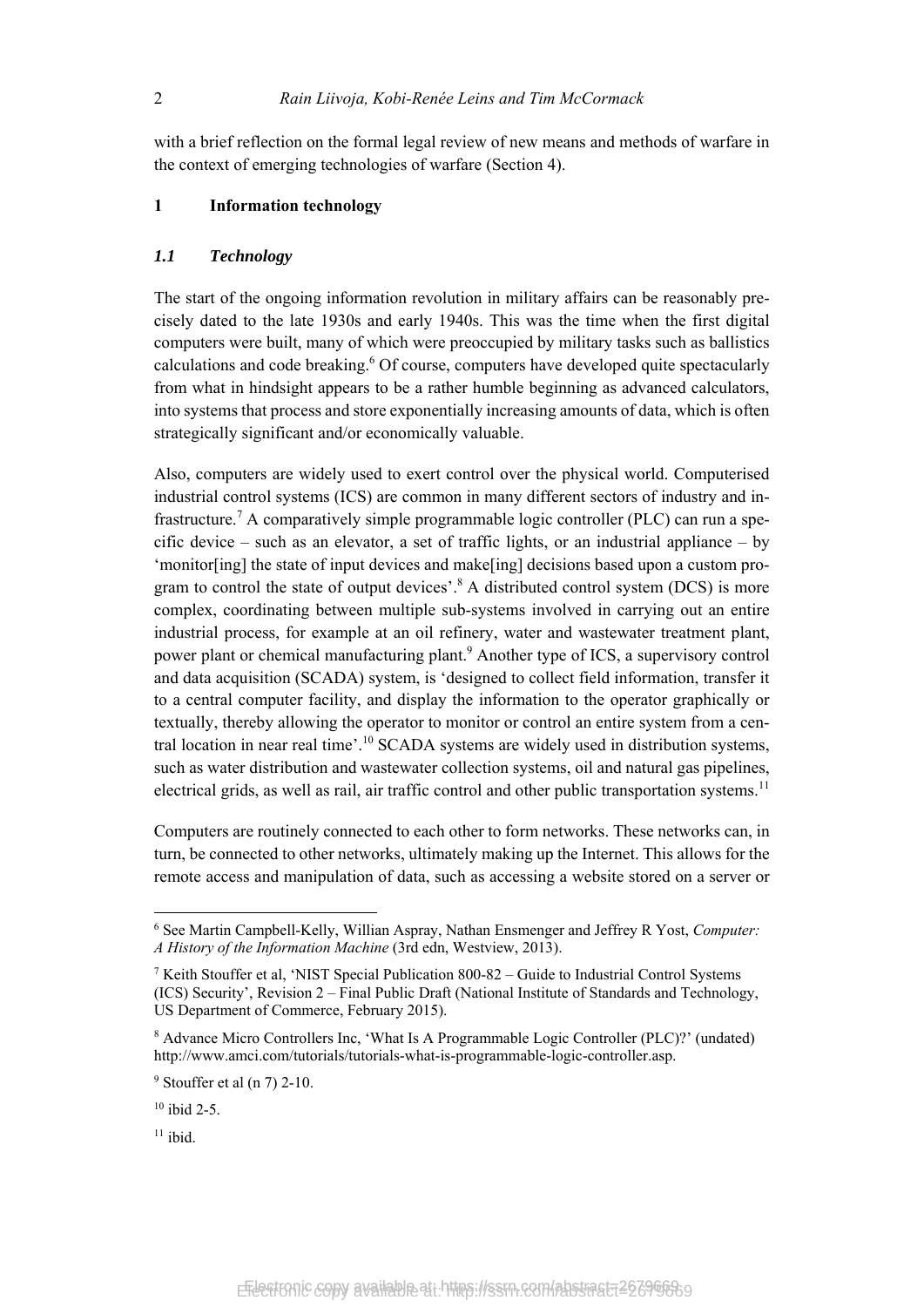saving documents in the 'cloud'. ICS are also often networked. Indeed, the architecture of DCS and SCADA presumes a degree of interconnection between computers. Also, many ICS are connected to the Internet to facilitate remote access. The same is true for various computerised devices, ranging from mobile phones to refrigerators – giving rise to the phenomenon referred to as the 'Internet of Things'.12

Computers and networks have vulnerabilities, that is to say flaws or weaknesses in their design or operation, which can be exploited to violate information systems' key security attributes – confidentiality, integrity or availability.<sup>13</sup> A breach of confidentiality entails access to data by an unauthorised person, for instance for the purposes of cyber espionage. This was the case with the alleged copying by Chinese hackers of sensitive design data of the US's F-35 Joint Strike Fighter<sup>14</sup> and the blueprints of the new headquarters of the Australian Secret Intelligence Organisation.<sup>15</sup> A breach of integrity involves the modification of data on the system or the system's configuration. This would include the defacement of websites, as well as the loading by hackers of pro-ISIS videos and messages to the US military's YouTube and Twitter accounts.<sup>16</sup> A violation of availability denies access to data, of services of the system, to those authorised to use them. An example would be the launch of such a number of queries to a system as to overwhelm it and to shut it down or to render it inaccessible, referred to as a denial-of-service attack. Prominent examples include the disabling of governmental websites of Estonia (in April 2007), Georgia (in July– August 2008) and Germany (in January 2015) by cyber activities ostensibly emanating from Russia.<sup>17</sup>

Perhaps more seriously, given the wide use of computerised ICS, cyber operations altering data can provoke real-world physical events. The most prominent example was the use of the Stuxnet virus to infect the ICS of an Iranian uranium enrichment facility; the virus manipulated the rotational speeds of centrifuges, causing them significant damage.<sup>18</sup> It does

<sup>&</sup>lt;sup>12</sup> See, eg, Dave Evans, 'The Internet of Things: How the Next Evolution of the Internet is Changing Everything', White Paper (Cisco Internet Business Solutions Group, April 2011); Jacob Morgan, 'A Simple Explanation of "The Internet Of Things"', Forbes (13 May 2014) <http://www.forbes.com/sites/jacobmorgan/2014/05/13/simple-explanation-internet-things-thatanyone-can-understand>.

<sup>13</sup> See, eg, George Loukas, *Cyber-Physical Attacks: A Growing Invisible Threat* (Butterworth-Heinemann 2015) 2–3.

<sup>&</sup>lt;sup>14</sup> See Siobhan Gorman, August Cole and Yochi Dreazen, 'Computer Spies Breach Fighter-Jet Project', *The Wall Street Journal* (21 April 2009).

<sup>15</sup> See Ben Grubb, 'Blueprints for new ASIO headquarters "stolen"', *The Age* (Melbourne, 27 May 2013).

<sup>16</sup> See Mana Raibee, 'US Central Command's YouTube, Twitter Accounts Suspended after Hacking by IS Supporters', *The New York Times* (12 January 2015) <http://www.nytimes.com/video/multimedia/100000003445205>.

<sup>&</sup>lt;sup>17</sup> See Michelle Martin and Erik Kirschbaum, 'Pro-Russian Group Claims Cyber Attack on German Government Websites', *Reuters* (7 January 2015) <http://www.reuters.com/article/2015/01/07/usgermany-cyberattack-idUSKBN0KG15320150107>.

<sup>18</sup> See, eg, Holger Stark, 'Mossad's Miracle Weapon: Stuxnet Virus Opens New Era of Cyber War', *Der Spiegel International* (8 August 2011)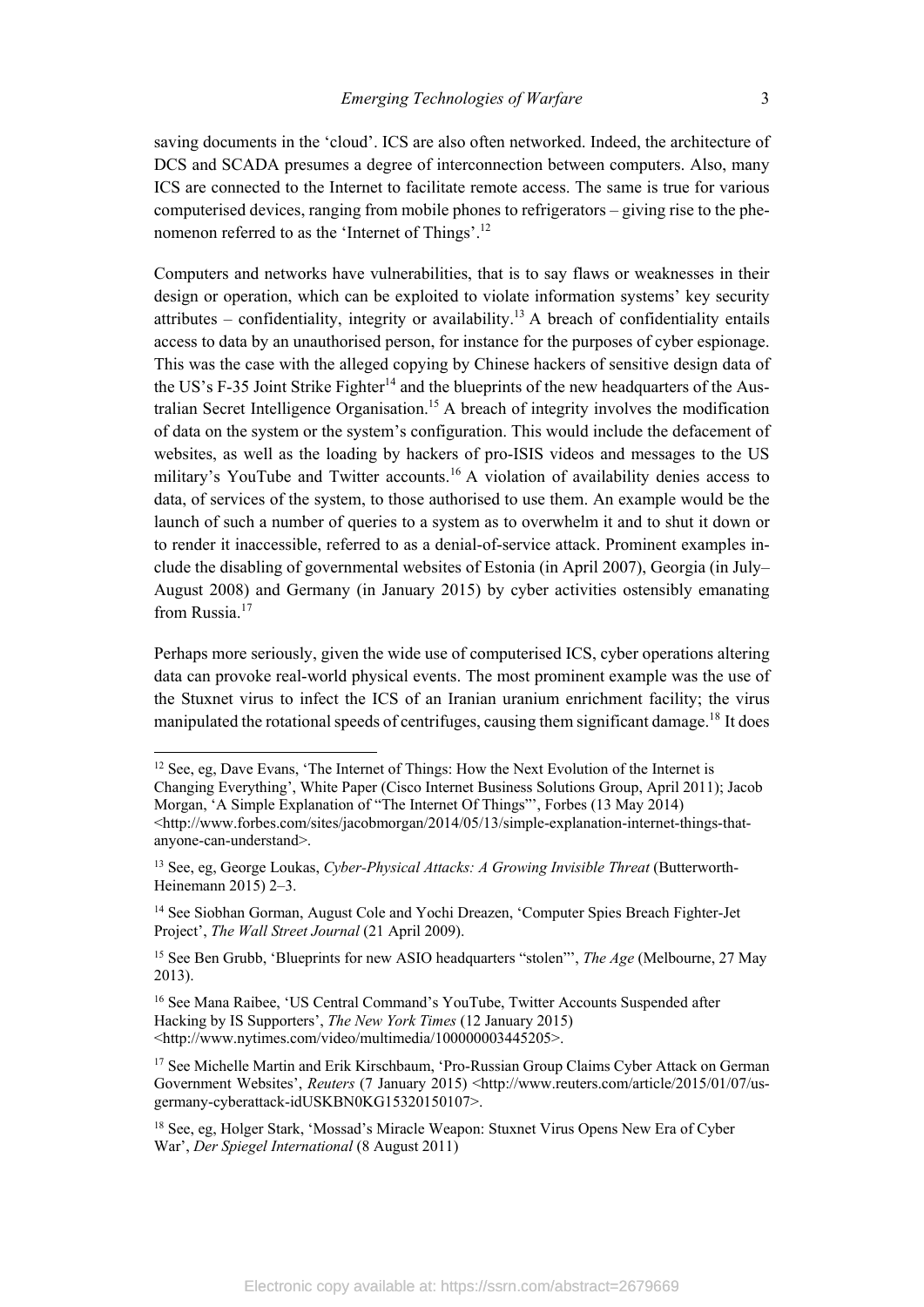not require much imagination to envision the potentially catastrophic destruction that could be caused by cyber operations against air traffic control systems, emergency services, dams or nuclear power plants.

## *1.2 Legal challenges*

Since the late 1990s, significant effort has gone into clarifying the international legal framework applicable to hostile cyber operations. Numerous papers and books have appeared on the law of cyber warfare,  $19$  with the most prominent scholarly publication being the 2013 Tallinn Manual on the International Law Applicable to Cyber Warfare,<sup>20</sup> a statement of 95 rules considered to be *lex lata* by an international group of experts meeting at the invitation of the NATO Cooperative Cyber Defence Centre of Excellence.<sup>21</sup>

There appears to be broad agreement on a few important issues. Most fundamentally, hostile cyber operations undertaken by belligerents in the context of an ongoing armed conflict are, like other military operations, governed by  $LOAC<sup>22</sup>$  In particular, where such cyber operations amount to 'attacks' within the meaning of LOAC, they are subject to the key principles of distinction and proportionality, and necessitate the taking of certain precautionary measures.<sup>23</sup>

These general propositions, however well accepted, inexorably lead to further questions. First, which cyber operations amount to 'attacks'? Second, are cyber operations that do not amount to attacks subject to restrictions of LOAC? Third, are cyber operations capable of

<sup>20</sup> Tallinn Manual on the International Law Applicable to Cyber Warfare (CUP 2013) <https://ccdcoe.org/tallinn-manual.html>.

 $21$  For critical comments, see, eg, Rain Liivoja and Tim McCormack, 'Law in the Virtual Battlespace: The Tallinn Manual and the *Jus in Bello*' (2012) 15 *YBIHL* 45; Dieter Fleck, 'Searching for International Rules Applicable to Cyber Warfare: A Critical First Assessment of the New Tallinn Manual' (2013) 18 *JCSL* 331; Oliver Kessler and Wouter Werner, 'Expertise, Uncertainty, and International Law: A Study of the Tallinn Manual on Cyberwarfare' (2013) 26 *Leiden JIL* 793.

<sup>22</sup> See ICRC, 'International Humanitarian Law and the Challenges of Contemporary Armed Conflict', 31st International Conference of the Red Cross and Red Crescent, 28 November–1 December 2011, Doc 31IC/11/5.1.2 (October 2011) 38; *Tallinn Manual* (n 20) r 20; for further references, see David Turns, 'Cyber War and the Concept of "Attack" in International Humanitarian Law' in Saxon (ed) (n 5) 209, 221 (citing academic works), Cordula Droege, 'Get Off my Cloud: Cyber Warfare, International Humanitarian Law, and the Protection of Civilians' (2012) 94(886) *IRRC* 533, 567 (citing views of states), and Roscini (n 19) 21–22 (citing views of states).

23 See ICRC (n 22) 37; *Tallinn Manual* (n 20) rr 31, 51, 53–59.

 $\overline{\phantom{a}}$ 

<sup>&</sup>lt;http://www.spiegel.de/international/world/mossad-s-miracle-weapon-stuxnet-virus-opens-newera-of-cyber-war-a-778912.html>.

<sup>19</sup> See, eg, symposia in (2012) 17 *JCSL* 183, (2013) 84 *International Law Studies* 1; Heather Harrison Dinniss, *Cyber Warfare and the Laws of War* (CUP 2012); Marco Roscini, *Cyber Operations and the Use of Force in International Law* (OUP 2014); Jens David Ohlin, Claire Finkelstein and Kevin Govern (eds), *Cyber War: Law and Ethics for Virtual Conflicts* (OUP 2015).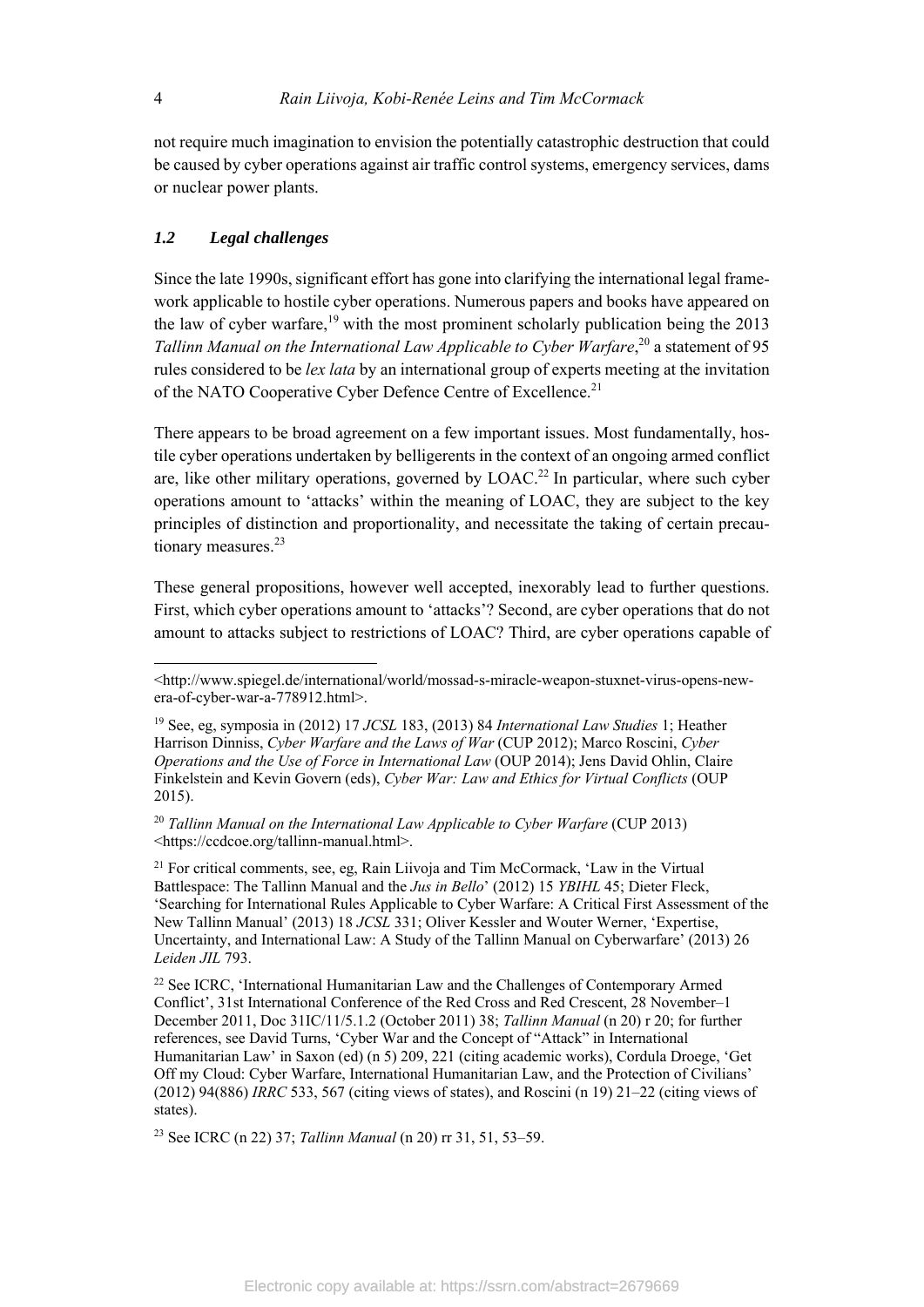triggering the application of LOAC in the absence of 'ordinary' hostilities? While we readily acknowledge that a number of further LOAC issues arise from cyber operations, we limit our attention here to these three key questions as they are in some ways foundational to any discussion about the law of cyber hostilities.

# *1.2.1 Cyber operations as 'attacks'*

Additional Protocol I defines 'attacks' as 'acts of violence against the adversary, whether in offence or defence'.24 According to the prevailing view, it is the anticipated violent effect or consequence of an act that allow it to be characterised as an attack.<sup>25</sup> Commentators point out that the wilful release of pathogens or toxic chemicals, entailing no overtly violent action, undoubtedly constitute attacks for the purpose of LOAC because of their harmful or even lethal consequences.<sup>26</sup> Thus, the lack of violent action cannot exclude cyber operations from constituting attacks as long as the consequences are violent.

There is broad support for the proposition that injury or death to persons, or damage or destruction to objects, amounts to violence, and that cyber operations that are reasonably expected to have such consequences amount to attacks.<sup>27</sup> On one view, physical damage of this nature is not merely a sufficient but a necessary condition for a cyber operation to constitute an attack.28 This reading relies on the literal meaning of the word 'violence' and draws support from the formulation of the principle of proportionality in Additional Protocol I, which speaks of 'loss of civilian life, injury to civilians, damage to civilian objects, or a combination thereof<sup>'.29</sup> According to an alternative view, the disabling of an object, even without causing any physical damage or destruction, also constitutes an attack.<sup>30</sup> The

 $24$  API art 49(1).

<sup>25</sup> Michael N Schmitt, 'Cyber Operations and the *Jus in Bello*: Key Issues' in Raul A Pedrozo and Daria P Wollschlaeger (eds), *International Law and the Changing Character of War* (US Naval War College 2011) 89, 93–94; Roscini (n 19) 179; for a detailed discussion, see Turns (n 22) 221– 224.

<sup>26</sup> See, eg, Schmitt, 'Key Issues' (n 25) 94; Bill Boothby, 'Where do Cyber Hostilities Fit in the International Law Maze?' in Nasu and McLaughlin (eds) (n 5) 59, 60.

<sup>27</sup> See *Tallinn Manual* (n 20) r 30.

<sup>&</sup>lt;sup>28</sup> Schmitt, 'Key Issues' (n 25) 94–95; Yoram Dinstein, 'The Principle of Distinction and Cyber War in International Armed Conflicts' (2012) 17 *JCSL* 261, 264.

<sup>29</sup> Michael N Schmitt, 'Wired Warfare: Computer Network Attack and *Jus in Bello*' (2002) 84(846) *IRRC* 365, 376-377.

<sup>&</sup>lt;sup>30</sup> Knut Dörmann, 'The Applicability of the Additional Protocols to Computer Network Attacks: An ICRC Approach' in Karin Byström (ed), *International Expert Conference on Computer Network Attacks and the Applicability of International Humanitarian Law, 17–19 November 2004, Stockholm, Sweden: Proceedings of the Conference* (Swedish National Defence College 2005) 139, 142-143; ICRC (n 22) 37.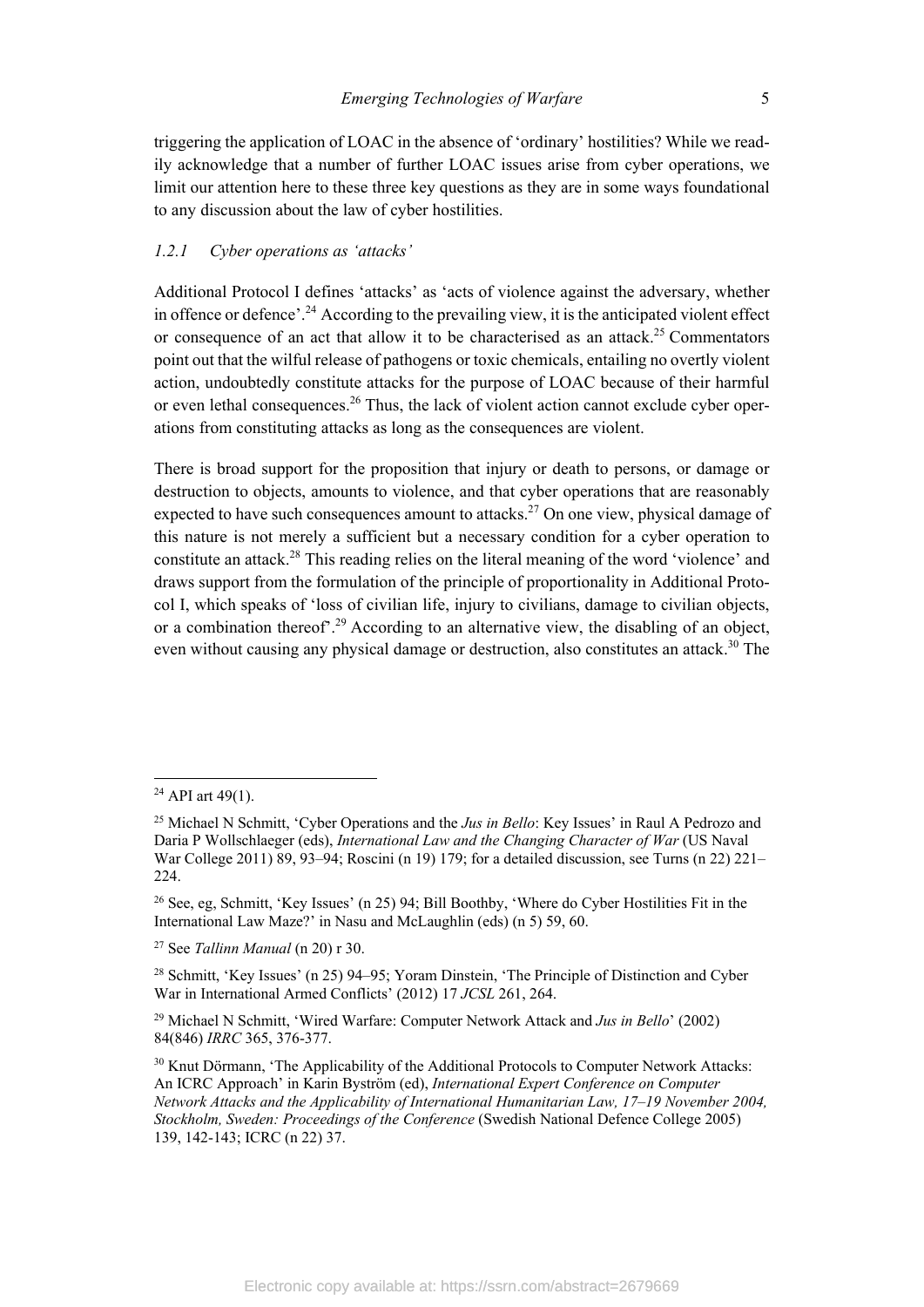proponents of this approach rely in particular on the definition of military objects in Additional Protocol I, which implies that the capture or neutralisation of an object is a possible aim of an attack. $31$ 

One construction attempts to reconcile these two approaches. This moves the focus from physical destruction to 'the fact that it [the object] is no longer completely suitable for its intended purpose'.32 It does so by interpreting the notion of 'damage' to mean 'the loss of functionality that permanently renders the object inoperable or that necessitates some form of repair'.33 However, even amongst those who adopt this approach to 'damage', there is no unanimity as to the nature or extent of the repair necessary. Circumstances where 'restoration of functionality requires replacement of physical components' seems to be more readily accepted as damage.<sup>34</sup> Going further, some would argue, for example, is that the reloading of 'the operating system or any software essential to operation' would qualify as damage; however, replacing data 'merely stored on the system' would not.<sup>35</sup>

This discussion is closely associated with the problem as to whether data could qualify as an 'object'. If that were the case, the destruction of data in itself – that is to say, even in the absence of physical damage or loss of functionality of a device – could be considered an attack. There does not appear to be much support for the data-as-object position.<sup>36</sup> This is unsurprising given that the ICRC *Commentary* to the 1977 Additional Protocols indicates that the word 'object', as used in Additional Protocol I, means 'something that is visible and tangible'.<sup>37</sup> But, as we have argued elsewhere, this corporeal conception of objects under LOAC may be outdated.<sup>38</sup> The economic value of data can be enormous and its permanent destruction may have far more serious consequences than the destruction of some tangible objects. As a result, it may prove difficult in the long run to 'maintain a normative distinction between harm caused to physical objects and that caused to data'.<sup>39</sup>

# *1.2.2 Cyber operations not amounting to 'attacks'*

The vast majority of cyber operations would not meet the fairly restrictive definition of attacks outlined previously. This raises the question whether such operations are subject to any restrictions under LOAC. Notably, Article 48 of Additional Protocol I requires parties

 $31$  API art 52(2).

<sup>&</sup>lt;sup>32</sup> Michael N Schmitt, 'Rewired Warfare: Rethinking the Law of Cyber Attack' (forthcoming) *IRRC*, FirstView advance access, 15.

<sup>33</sup> ibid.

<sup>34</sup> *Tallinn Manual* (n 20) commentary to r 30, para 10.

<sup>35</sup> Schmitt, 'Rewired Warfare' (n 33) 15.

<sup>36</sup> *Tallinn Manual* (n 20) commentary to r 30, para 6. But see Nils Melzer, 'Cyberwarfare and International Law', UNIDIR Resources (2011) 31.

<sup>37</sup> *AP Commentary* para 2008.

<sup>38</sup> See Liivoja and McCormack (n 21) 53–54.

<sup>39</sup> Schmitt, 'Rewired Warfare' (n 33) 16.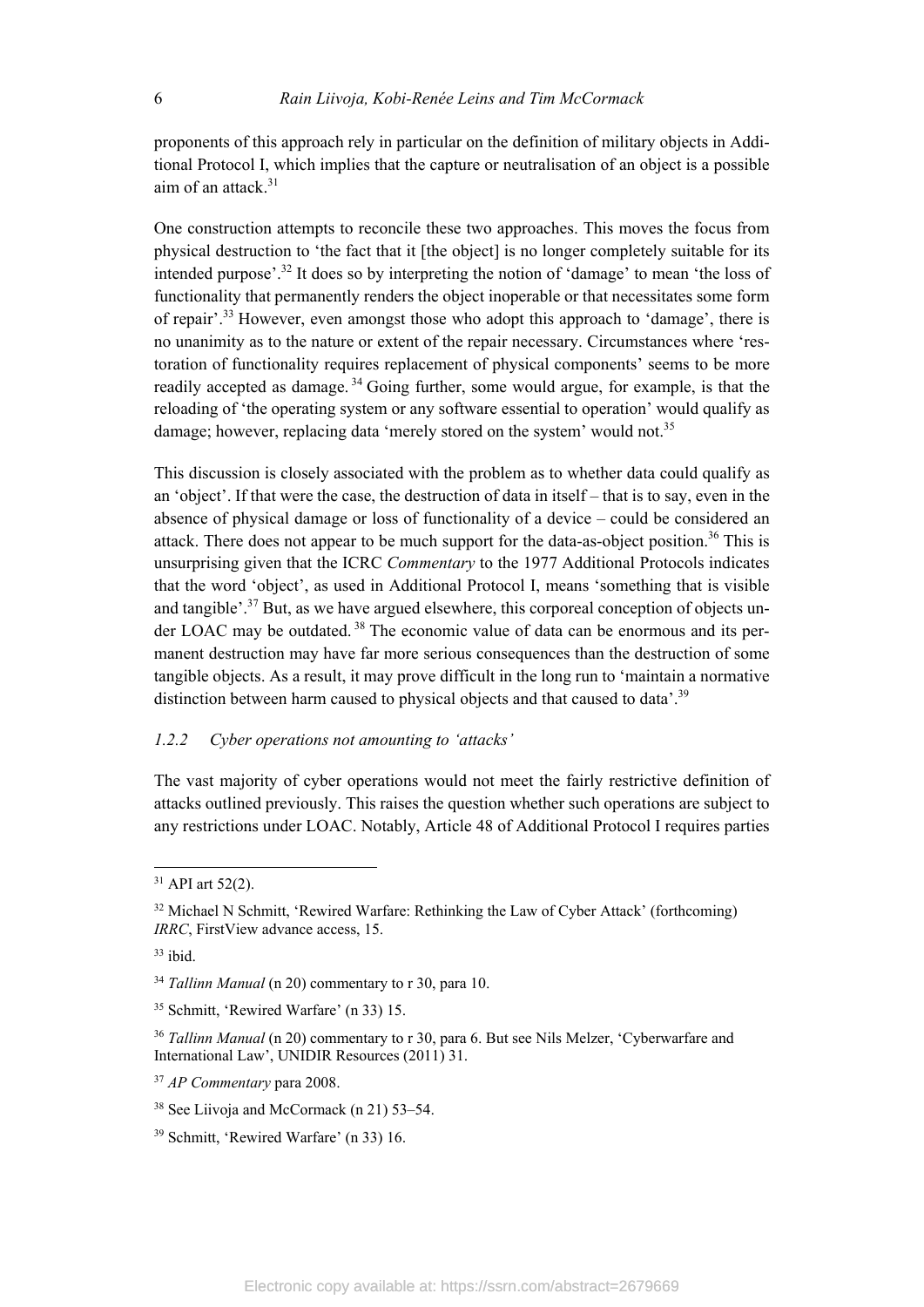to a conflict to 'direct their operations only against military objectives' and Article 57(1) stipulates that, '[i]n the conduct of military operations, constant care shall be taken to spare the civilian population, civilians and civilian objects'. There are, however, differences in opinion as to the significance of the use of the ostensibly broader term 'operations' instead of 'attack' in these provisions.

Some commentators do not hold the choice of terminology to be determinative: they argue that the prohibition contained in Article 48 'is not so much on targeting non-military objectives as it is on *attacking* them, specifically through the use of violence'.40 This view draws contextual support from the position of Article 48 within the Protocol: the provision introduces a series of more specific articles, all dealing with attacks.<sup>41</sup> Also, according to the ICRC *Commentary* on Article 48, 'the word "operations" should be understood in the context of the whole of the Section [on methods and means of warfare]; it refers to military operations during which violence is used, and not to ideological, political or religious campaigns.'42 If this line of reasoning is accepted, cyber operations not amounting to attacks are not restricted by the principle of distinction and thus 'are permissible against non-military objectives, such as the population.'43

Alternative views note that the drafters' choice to use the term operations instead of attack must have some significance. Those views rely on the ICRC *Commentary* on Article 48 which accepts a dictionary definition whereby "military operations" refers to all movements and acts related to hostilities that are undertaken by armed forces'.<sup>44</sup> This has led to the argument that the applicability of LOAC restraints on cyber operations depends on whether they constitute part of 'hostilities'.<sup>45</sup> Accordingly, given that 'hostilities' is a broader concept than 'attacks', cyber operations 'directly adversely affecting military operations or military capacity' of the adversary must also be subject to restrictions imposed by LOAC.<sup>46</sup>

In line with this interpretation, cyber operations aiming to disrupt or incapacitate an adversary's computer-controlled radar or weapon systems, logistic supply or communication networks may not directly cause any physical damage, but would certainly qualify as part of the hostilities and, therefore, would have to comply with the rules and principles of IHL governing the conduct of hostilities. The same would apply to cyber operations intruding into the adversary's computer network to delete targeting data, manipulate military orders,

<sup>40</sup> Schmitt, 'Wired Warfare' (n 29) 376 (original emphasis); see also Turns (n 22) 217; Roscini (n 19) 178.

<sup>41</sup> Schmitt, 'Wired Warfare' (n 29) 376.

<sup>42</sup> *AP Commentary* para 1875.

<sup>43</sup> Schmitt, 'Wired Warfare' (n 29) 376.

<sup>44</sup> *AP Commentary* para 1875.

<sup>45</sup> Melzer (n 36) 27.

<sup>46</sup> ibid 28.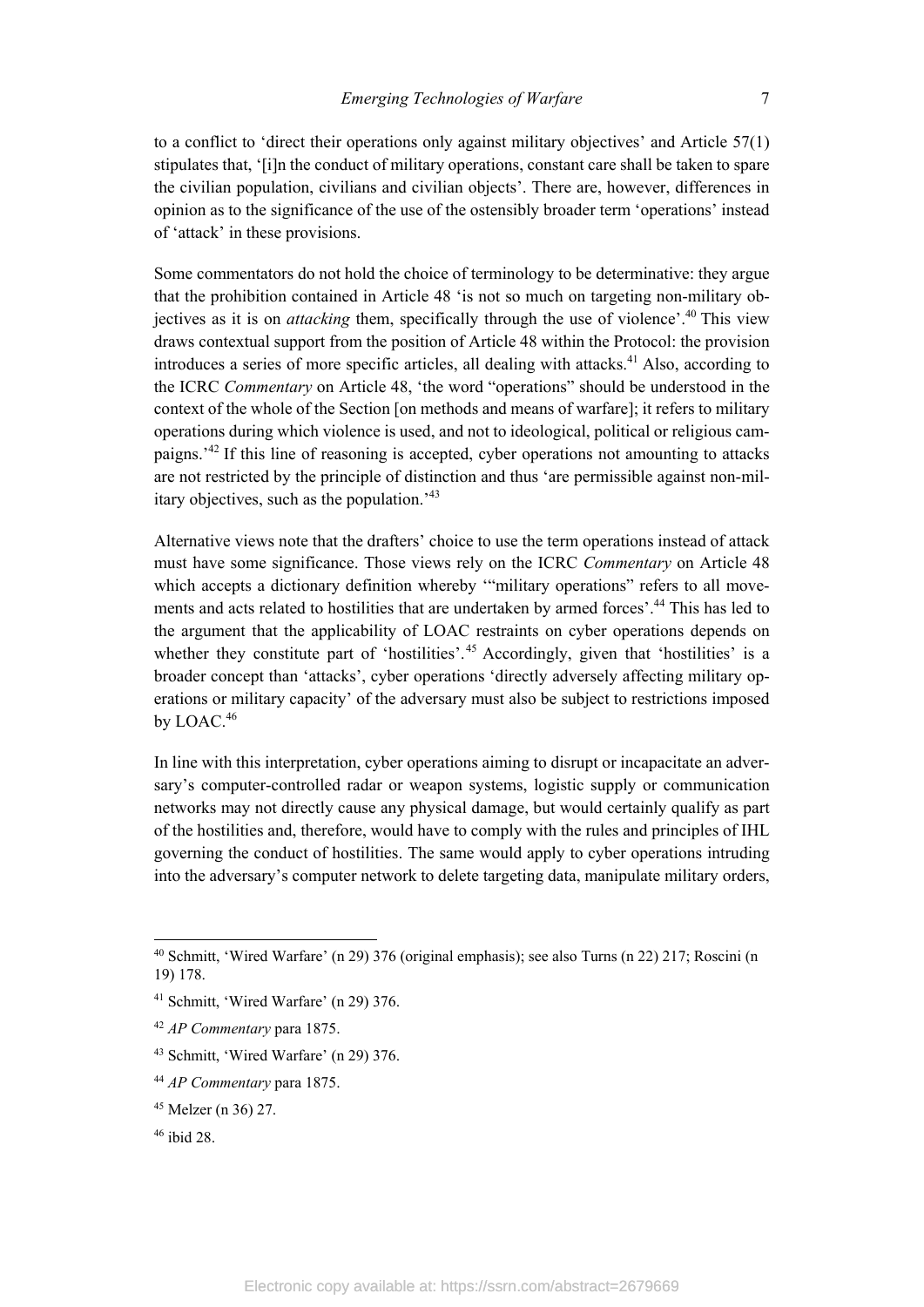or change, encrypt, exploit, or render useless any other sensitive data with a direct (adverse) impact on the belligerent party's capacity to conduct hostilities. $47$ 

A variation of this approach relies on the commentary to Article 57, which explains that the term '"military operations" should be understood to mean any movements, manœuvres and other activities whatsoever carried out by the armed forces with a view to combat.<sup>148</sup> Consequently, in order to be subject to the principles of distinction, proportionality and precaution, a cyber operation must be combat-related, in other words it 'must be associated with the use of physical force, but it does not have to result in violent consequences itself.<sup>49</sup>

On either of the broader conceptions of 'operations', however, propaganda, espionage and psychological operations – sometimes compared with sub-attack cyber operations – would not be governed by the principles of distinction, proportionality and precaution because they are neither part of hostilities nor undertaken with a view to combat.<sup>50</sup>

To conclude the discussion about the difference between attacks and operations, it is worthwhile to note certain persons and objects enjoy special protection under LOAC. In particular, medical personnel, units and transports must be 'respected and protected'.<sup>51</sup> This prohibition 'includes, but is not limited to the prohibition of attacks'.<sup>52</sup> Accordingly, irrespective of what the correct interpretation of the notions of attack and operation may be, any cyber operation that impedes, prevents or otherwise adversely affects the carrying out of humanitarian functions of medical services – for example, altering the GPS data of a medical aircraft or the digital personal records of patients  $-$  is prohibited.<sup>53</sup>

## *1.2.3 Cyber operations as a trigger for armed conflict*

The preceding discussion presupposed that an armed conflict was already in existence. The question remains, however, whether cyber operations, in the absence of hostilities involving conventional military means, could constitute an armed conflict and thus trigger the application of LOAC.

Even though the Geneva Conventions and the Additional Protocols apply, according to their own terms, in 'armed conflict', these treaties do not establish what constitutes such a conflict.<sup>54</sup> The now-standard threshold test, reflecting the relevant treaty provisions and customary law, was formulated by the ICTY Appeals Chamber in *Tadić* as follows:

 $47$  ibid 28 (footnotes omitted).

<sup>48</sup> *AP Commentary* para 2191.

<sup>49</sup> Harrison Dinniss (n 19) 201.

<sup>50</sup> See Droege (n 22) 556.

<sup>51</sup> See, in particular, API arts 12(1), 15(1), 21, 23(1), 24; cf *Tallinn Manual* (n 20) rr 70–71.

<sup>52</sup> See *Tallinn Manual* (n 20) commentary to r 70, para 4.

<sup>53</sup> See ibid commentary to r 70, para 4; commentary to r 71, para 3.

<sup>54</sup> See GCI–IV common arts 2 and 3; API art 1; APII art 1.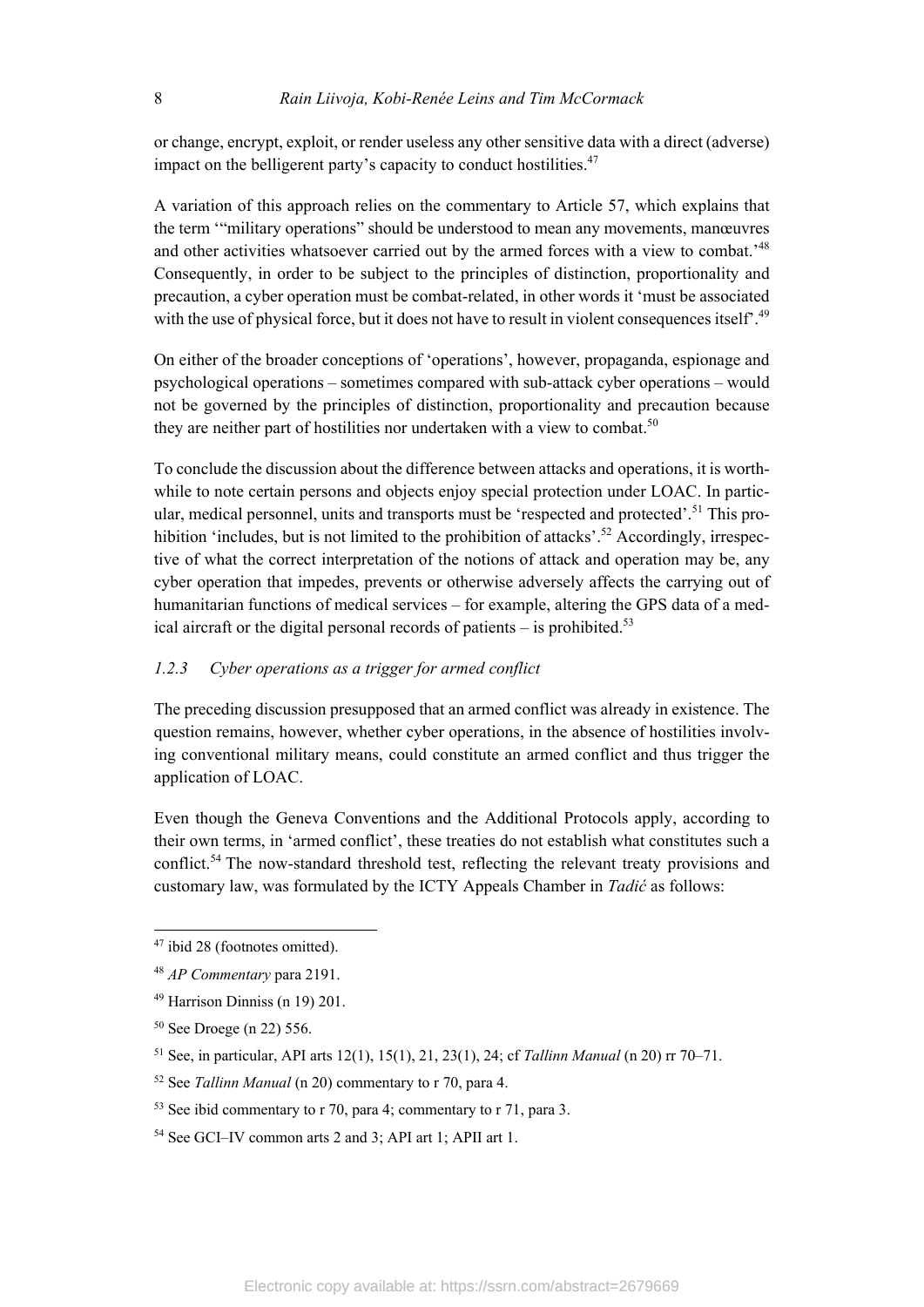An armed conflict exists whenever there is a resort to armed force between States or protracted violence between governmental authorities and organized armed groups or between such groups within a State.<sup>55</sup>

The application of this test to establish the existence of an armed conflict involves, however, a significant preliminary question of attribution. The usual rules of state responsibility apply when determining whether a cyber operation is attributable to a state but demonstrating the requisite link between the operation and a state or a non-state armed group can be difficult.<sup>56</sup> It may well be that cyber operations are undertaken by independent 'hacktivists' whose conduct cannot be attributed to any state or a non-state armed group, in which case a situation of armed conflict would not arise, irrespective of the extent of damage caused.

If the attribution problem can be overcome, the question is whether the requirements of the *Tadić* test can be met.

According to the prevailing view, no particular degree of violence or intention is required for the existence of an international armed conflict – all that is necessary is 'a resort to armed force between States'.<sup>57</sup> On this view, where a single cyber operation, launched by one state against another, amounts to an 'attack' as discussed previously, an international armed conflict would be triggered.<sup>58</sup> Admittedly, the uncertainty as to what constitutes an attack in the cyber context would obviously create some difficulties in this context. But were one to accept the competing view that the applicability of LOAC requires a greater extent, duration or intensity of hostilities, even the 2010 Stuxnet operation, which succeeded in causing physical damage centrifuges in a nuclear fuel processing plant, would not be sufficient to trigger an international armed conflict.<sup>59</sup>

The threshold for a non-international armed conflict is higher: the armed force used must have a certain degree of intensity – in the words of the ICTY, 'protracted violence' – and each non-state armed group involved must have a certain level of organisation.<sup>60</sup> To amount to protracted violence, 'cyber attacks have to be frequent enough to be considered related, [but] they clearly do not have to be continuous'.<sup>61</sup> The requirement of organisation means, for example, that a number of individuals sharing a common purpose, but engaging in cyber operations against a state or a non-state armed group independently of each other, would

<sup>55</sup> *Prosecutor v Tadić (Decision on the Defence Motion for Interlocutory Appeal on Jurisdiction)*  (Case no IT-94-1, ICTY Appeals Chamber, 2 October 1995) para 70.

<sup>56</sup> See, eg, Marco Roscini, 'Evidentiary Issues in International Disputes Related to State Responsibility for Cyber Operations' (2015) 50 *Texas International Law Journal* 233.

<sup>57</sup> See further Caitlin Dwyer and Tim McCormack, 'Conflict Characterisation', ch 3 in this volume, s 2.2.

<sup>58</sup> See, eg, Michael Schmitt, 'Classification of Cyber Conflict' (2012) 17 *JCSL* 245, 251–2; see also Roscini (n 19) 134–135.

<sup>59</sup> See *Tallinn Manual* (n 20) commentary to r 22, paras 12, 14.

<sup>60</sup> See further Dwyer and McCormack (n 57) s 2.3.

 $61$  Schmitt, 'Classification' (n 58) 258; see also Roscini (n 19) 152–153.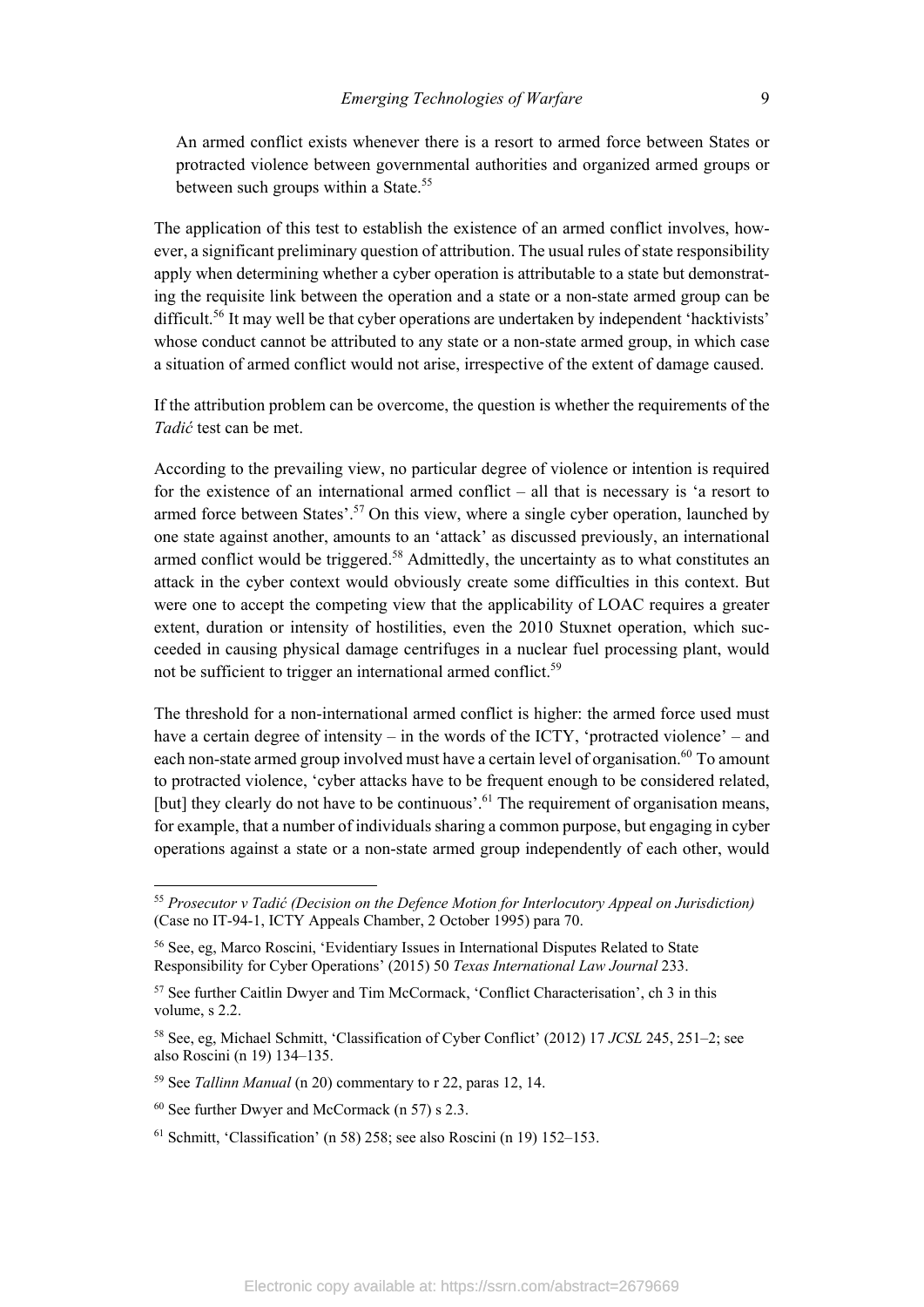not constitute an organised armed group.<sup>62</sup> However, a group that operates as a unit in a coordinated fashion – for example where members of the group have assigned roles and they act upon orders issued virtually from a recognised leader – could be seen as organised, even though the members never meet face to face and may never even discover each other's true identity.<sup>63</sup> An additional difficulty is created, however, by Additional Protocol II: Article 1(1) of the Protocol presumes that an organised armed group is 'under responsible command'. This requirement has been interpreted to mean that the organised armed group 'must be in a position to implement the Protocol'64 and that this entails 'the possibility to impose discipline'.65 There is obvious doubt whether a group organised virtually would have the tools to impose the kind of discipline that is typical of military organisations. However, there is room for the argument that the 'responsible command' requirement does not limit the applicability of Common Article 3,<sup>66</sup> and that, at any rate, 'being in a position to implement' the law merely requires 'the organisational *ability* to comply with the obligations of international humanitarian law'.67

Whatever the correct interpretation, the intensity and organisation requirements imposed by the LOAC of NIACs are significant. Thus the plausible view has been expressed that 'cyber operations alone can trigger a non-international armed conflict in only rare cases.'68

#### **2 Robotics**

#### *2.1 Technology*

The term 'robotics' refers to 'the science and technology of robots'.<sup>69</sup> There is a modicum of agreement that a robot is 'an artificial device that can *sense* its environment and *purposefully act* on or in that environment'.70 In other words, a robot has *sensors* to monitor the environment, *processors* to make decisions as to how to react to the environment (thus incorporating some degree of programmability or artificial intelligence), and *actuators* to

<sup>62</sup> Schmitt, 'Classification' (n 58) 256; *Tallinn Manual* (n 20) commentary to r 23, ¶ 15.

<sup>63</sup> See Schmitt, 'Classification' (n 58) 256; *Tallinn Manual* (n 20) commentary to r 23, ¶¶ 13, 15; for an analysis of different scenarios pertaining to the level of organisation, see Roscini (n 19) 155–157.

<sup>64</sup> *AP Commentary* ¶ 4470.

<sup>65</sup> *Prosecutor v Bemba (Decision on the Confirmation of Charges)* (Case no ICC-01/05-01/08, ICC Pre-Trial Chamber III, 15 June 2009) ¶234.

<sup>66</sup> *Tallinn Manual* (n 20) commentary to r 23, ¶ 14, n 202.

<sup>67</sup> See *Prosecutor v Boskoski* (ICTY-04-82-T, ICTY Judgment, 10 July 2008) ¶ 205.

<sup>68</sup> See *Tallinn Manual* (n 20) commentary to r 23, ¶ 7.

<sup>69</sup> Bruno Siciliano and Oussama Khatib, 'Introduction' in Bruno Siciliano and Oussama Khatib (eds), *Springer Handbook of Robotics* (Springer 2008) 1, 1.

<sup>70</sup> Alan Winfield, *Robotics: A Very Short Introduction* (OUP 2012) 8–9.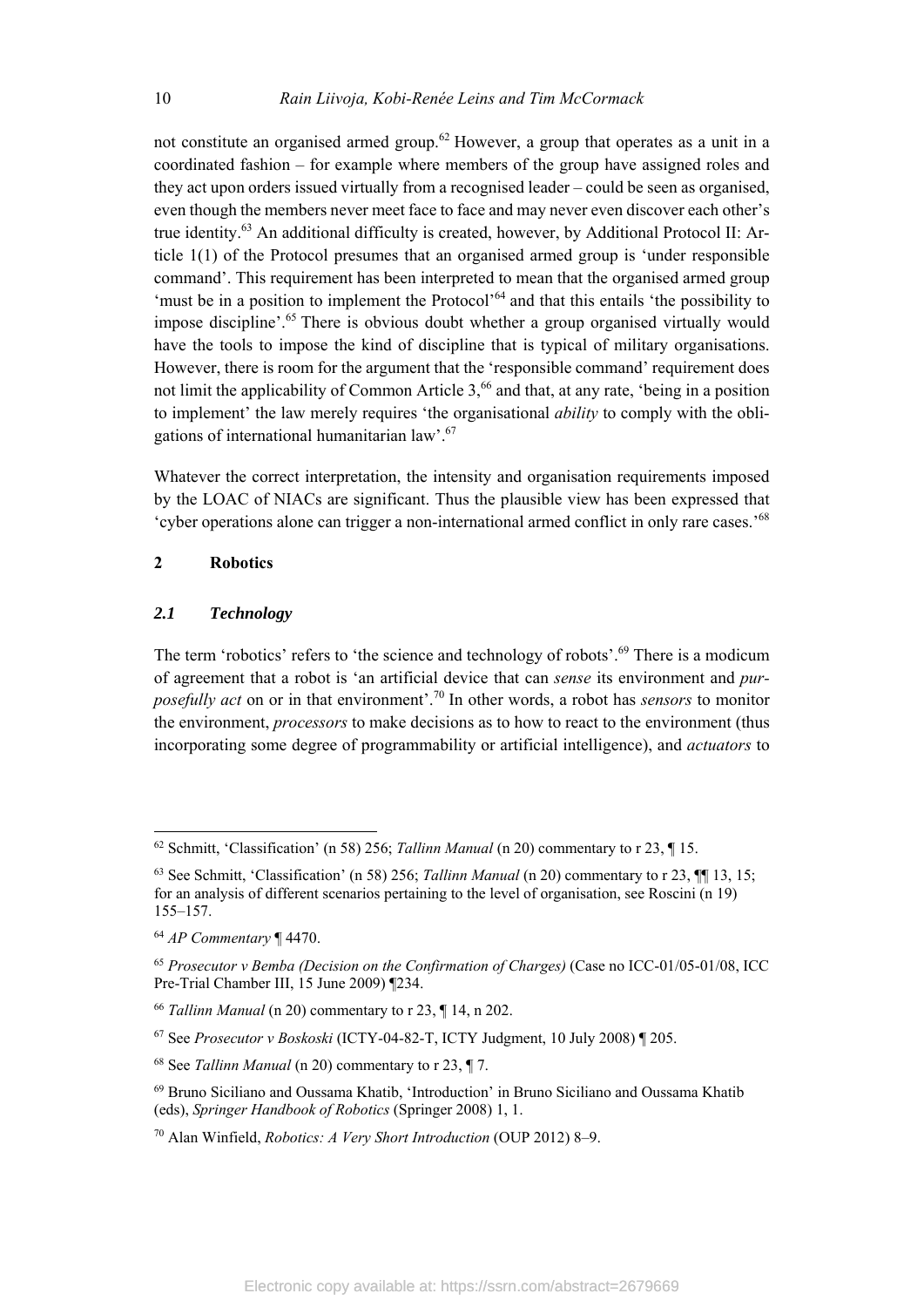effect change in the environment.<sup>71</sup> What remains controversial, however, is whether a device must have some meaningful degree of autonomy in order to be deemed a robot.<sup>72</sup> Autonomy, in this context, refers to the capacity of the device to undertake some action without intervention from a human operator.<sup>73</sup>

While it is important to appreciate that different devices have different levels of autonomy with respect to each of their functions – being autonomous is a matter of degree<sup> $74$ </sup> – it does not appear to be easy, nor particularly helpful in this context, to try to establish a requisite minimal degree of autonomy for something to be called a 'robot'. The field of 'robotics' and the notion of 'robotic technology' are broad enough to cover sophisticated electromechanical systems that rely heavily on a sensing–processing–acting loop but have very limited autonomy. For example, the area of telerobotics deals with devices where high-level cognitive decisions are made by a human operator while the device is responsible for the mechanical implementation of these decisions some distance away.<sup>75</sup> There is, however, very little autonomy involved. For the purposes of this discussion, we take the widest possible view of robotics: we believe that utilising narrow definitions has the potential of ignoring how devices with a greater degree of autonomy are essentially incremental developments of less-sophisticated devices.

Especially in view of a broad definition of the term, military applications of robotics are numerous. One commonplace example is the use of fly-by-wire (FBW) technology on military aircraft. With a FBW system, the connection between the cockpit controls (such as the yoke or joystick, and rudder pedals) on the one hand, and the flight control surfaces and engines on the other hand, is electronic rather than mechanical.<sup>76</sup> Essentially the same concept is used in many remotely controlled weapons stations (RCWS) – systems controlled by operators who are not in direct (physical) contact with the weapons. For example, a gun turret may be mounted on a vehicle and be controlled by an operator inside. Such systems

<sup>71</sup> Cf P W Singer, *Wired for War: The Robotics Revolution and Conflict in the Twenty-First Century* (Penguin 2009) 67; Armin Krishnan, *Killer Robots: Legality and Ethicality of Autonomous Weapons* (Ashgate 2009) 9.

<sup>72</sup> Cf US Department of Defence, *Joint Robotics Program Master Plan FY2005* (2005) 1–2 (suggesting that a robot 'works automatically or operates by remote control'); Krishnan (n 71) 9 ('A robot must exhibit some degree of autonomy, even if it is only very limited autonomy.').

<sup>73</sup> See Winfield (n 70) 10.

<sup>74</sup> See, notably, Thomas B Sheridan and William L Verplank, 'Human and Computer Control of Undersea Teleoperators', Technical Report (Massachusetts Institute of Technology, 14 July 1978).

<sup>75</sup> See, eg, Günter Niemeyer, Carsten Preusche and Gerd Hirzinger, 'Telerobotics' in Bruno Siciliano and Oussama Khatib (eds), *Springer Handbook of Robotics* (Springer 2008) 741, 741.

<sup>76</sup> See, eg, Nick Lee-Frampton, 'Anything but Simple: The F-16's FBW Flight Control System' (January/February 2000) 54(9) *New Zealand Engineering* 13.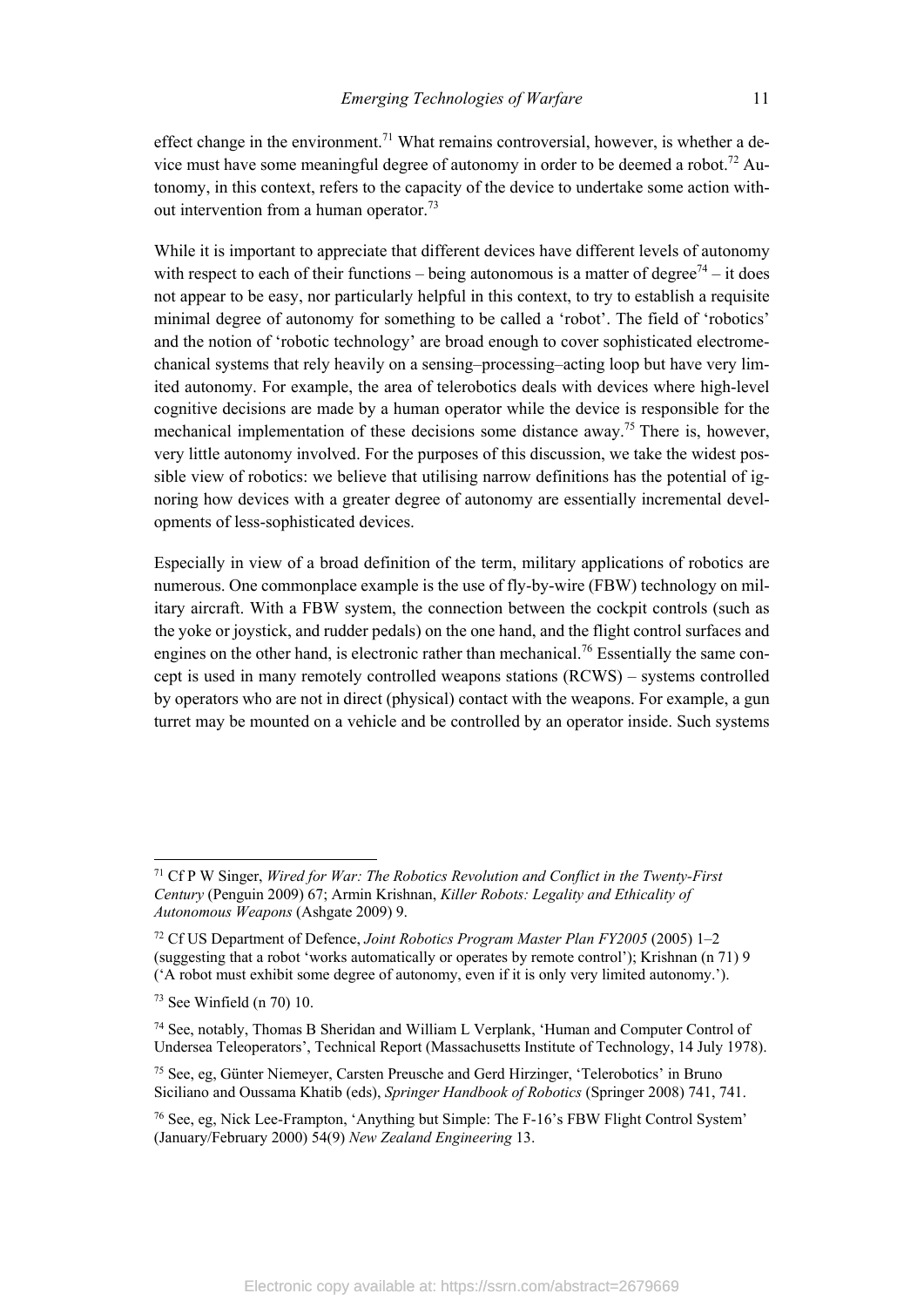are widely used both on land, for example on armoured fighting vehicles,  $\frac{7}{7}$  as well as on naval vessels.<sup>78</sup>

The rapidly increasing ability to combine robotics with sophisticated sensing systems (radars, electro-optical and infrared sensors) and a communication link has paved the way for advanced remotely controlled military systems. Remotely piloted vehicles (RPVs) are now available in all traditional domains of warfare – land, sea and air.<sup>79</sup> Remotely piloted aircraft (RPAs) – also called unmanned aerial vehicles (UAVs) or, popularly, 'drones' – are used widely for intelligence, surveillance and reconnaissance purposes. According to a 2013 report, '[b]oth military and civilian UAVs are in use by almost every country, including nearly 60 with their own manufacturing capability'.<sup>80</sup> RPAs carrying weapons, on the other hand, have remained the purview of a considerably smaller number of states: a 2014 report identified 23 states as potentially developing some type of armed RPAs.<sup>81</sup> Thus, much of the prominence of RPVs has to do with their extensive use by the US: between 2002 and early 2015, it had carried out more than 500 strikes using RPAs, with the greatest number in Pakistan.<sup>82</sup>

Military systems are obtaining an increasing degree of autonomy in relation to some of their functions.83 For example, some RPAs currently in operation, such as the RQ-4 Global Hawk, have a considerable ability to navigate on a pre-defined flight plan without any human intervention. The Northrop Grumman X-47B, a strike fighter-sized RPV prototype, has demonstrated the feasibility of unsupervised aerial refuelling.<sup>84</sup> Certain weapon systems are also capable of operation without continuous control by an operator. Notable examples include 'close-in weapon systems' (CIWS) on naval vessels, and their land-based counterparts, C-RAMs (short for 'counter rocket, artillery and mortar'). In a nutshell, CIWS

<sup>77</sup> See, eg, Ezio Bonsignore and David Eshel, 'Remotely Controlled Weapon Stations: Technologies and Markets' (2009) 33(7) *Military Technology* 52.

<sup>78</sup> See, eg, Luca Peruzzi, 'Remote Control Cannon Proliferation at Sea' (2013) 37(4) *Armada International* 26.

<sup>&</sup>lt;sup>79</sup> For an overview of the technology, see, eg, US Department of Defense, 'Unmanned Systems Integrated Roadmap FY2013–2038', Ref No 14-S-0553 (2013).

<sup>80 &#</sup>x27;UAV Roundup 2013' (July–August 2013) *Aerospace America* 26, 26; see also Lynn E Davis et al, *Armed and Dangerous? UAVs and U.S. Security* (RAND 2014).

<sup>81</sup> Davis (n 80) 7.

<sup>82</sup> The Bureau of Investigative Journalism, 'Get the Data: Drone Wars'

<sup>&</sup>lt;https://www.thebureauinvestigates.com/category/projects/drones/drones-graphs>.

<sup>83</sup> As the US Defense Science Board has noted, '[a]utonomy is better understood as a capability (or a set of capabilities) that enables the larger human-machine system to accomplish a given mission, rather than as a "black box" that can be discussed separately from the vehicle and the mission'. US Defense Science Board, 'Task Force Report: The Role of Autonomy in DoD Systems' (July 2012) 21 <http://fas.org/irp/agency/dod/dsb/autonomy.pdf >.

<sup>84</sup> See 'Fueled in flight: X-47B first to complete autonomous aerial refueling', *NAVAIR News* (22 April 2015)

<sup>&</sup>lt;http://www.navair.navy.mil/index.cfm?fuseaction=home.NAVAIRNewsStory&id=5880>.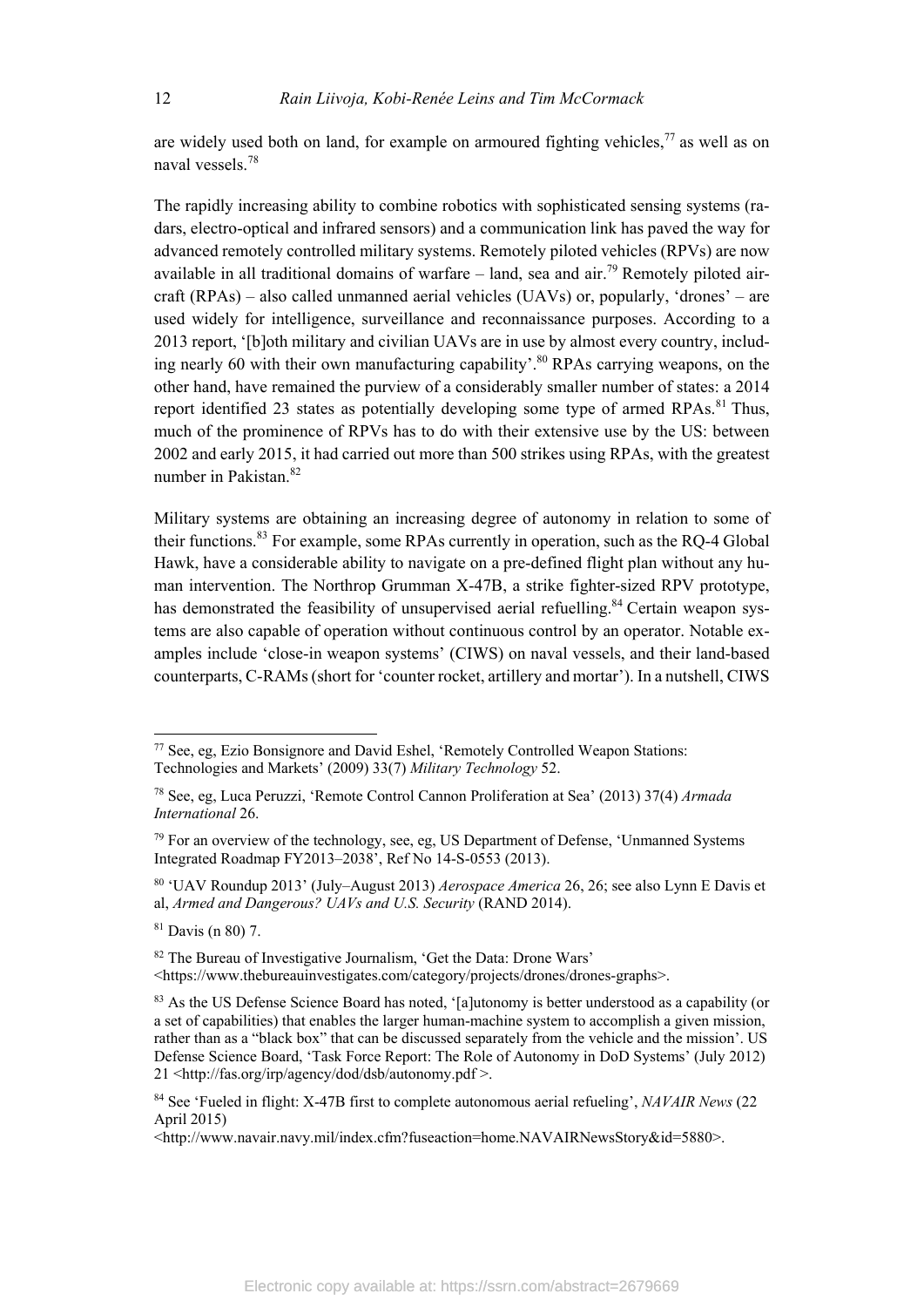and C-RAM are rapid-fire, computer-controlled, radar-guided guns designed to automatically engage and defeat incoming missiles and other close-in threats.<sup>85</sup>

## *2.2 Legal challenges*

Philip Alston, the UN Special Rapporteur on Extrajudicial, Summary or Arbitrary Executions, noted in a 2010 report that

[a]lthough robotic or unmanned weapons technology has developed at astonishing rates, the public debate over the legal, ethical and moral issues arising from its use is at a very early stage, and very little consideration has been given to the international legal framework necessary for dealing with the resulting issues.<sup>86</sup>

The widely-reported and often contentious use of RPAs for 'targeted killings' has, however, fuelled an intense debate about the legality and morality of remotely controlled weapons.87

The single most controversial international law issue in this regards has been the determination of the appropriate regulatory framework. The use of violence in the course of an armed conflict is subject to the restrictions of LOAC. This framework is relatively permissive: in particular, it accepts the lethal targeting of persons on the basis of their status (combatants) or their conduct (direct participation in hostilities), and tolerates civilian deaths insofar as they are incidental to an attack against a legitimate military objective and proportionate to the military advantage gained from the attack.<sup>88</sup> Use of armed force outside an armed conflict, on the other hand, is governed by the fairly restrictive human rights law. Under human rights standards, a state may use lethal force only where 'it is required to protect life … and there is no other means, such as capture or non-lethal incapacitation, of preventing that threat to life  $\ldots$ <sup>89</sup>

<sup>85</sup> See, eg, Raytheon, 'Phalanx Close-In Weapon System: Last Line of Defense for air, land and sea' <http://www.raytheon.com/capabilities/products/phalanx>.

<sup>86</sup> Philip Alston (Special Rapporteur on Extrajudicial, Summary or Arbitrary Executions), Interim Report to the General Assembly, UN Doc A/65/32 (23 August 2010) para 29.

<sup>87</sup> See, eg, PW Singer, *Wired For War: The Robotics Revolution and Conflict in the 21st Century* (Penguin 2009); Claire Finkelstein, Jens David Ohlin and Andrew Altman (eds), *Targeted Killings: Law and Morality in an Asymmetrical World* (OUP 2012); Bradley Jay Strawser (ed), *Killing by Remote Control: The Ethics of an Unmanned Military* (OUP 2013); Christian Enemark, *Armed Drones and the Ethics of War: Military Virtue in a Post-Heroic Age* (Routledge 2014); John Kaag and Sarah Kreps, *Drone Warfare* (Polity 2014); Special Issue: Unmanned Vehicles, Legal, Social and Ethical Issues (2012) 21(2) *JLIS*; Special Issue: Legal and Ethical Implications of Drone Warfare (2015) 19(2) *International Journal of Human Rights* 105.

<sup>88</sup> See generally, pt II of this volume.

<sup>89</sup> Philip Alston (Special Rapporteur on Extrajudicial, Summary or Arbitrary Executions), Report to the Human Rights Council, Addendum: Study on Targeted Killings, UN Doc A/HRC/14/24/Add.6 (28 May 2010) para 32.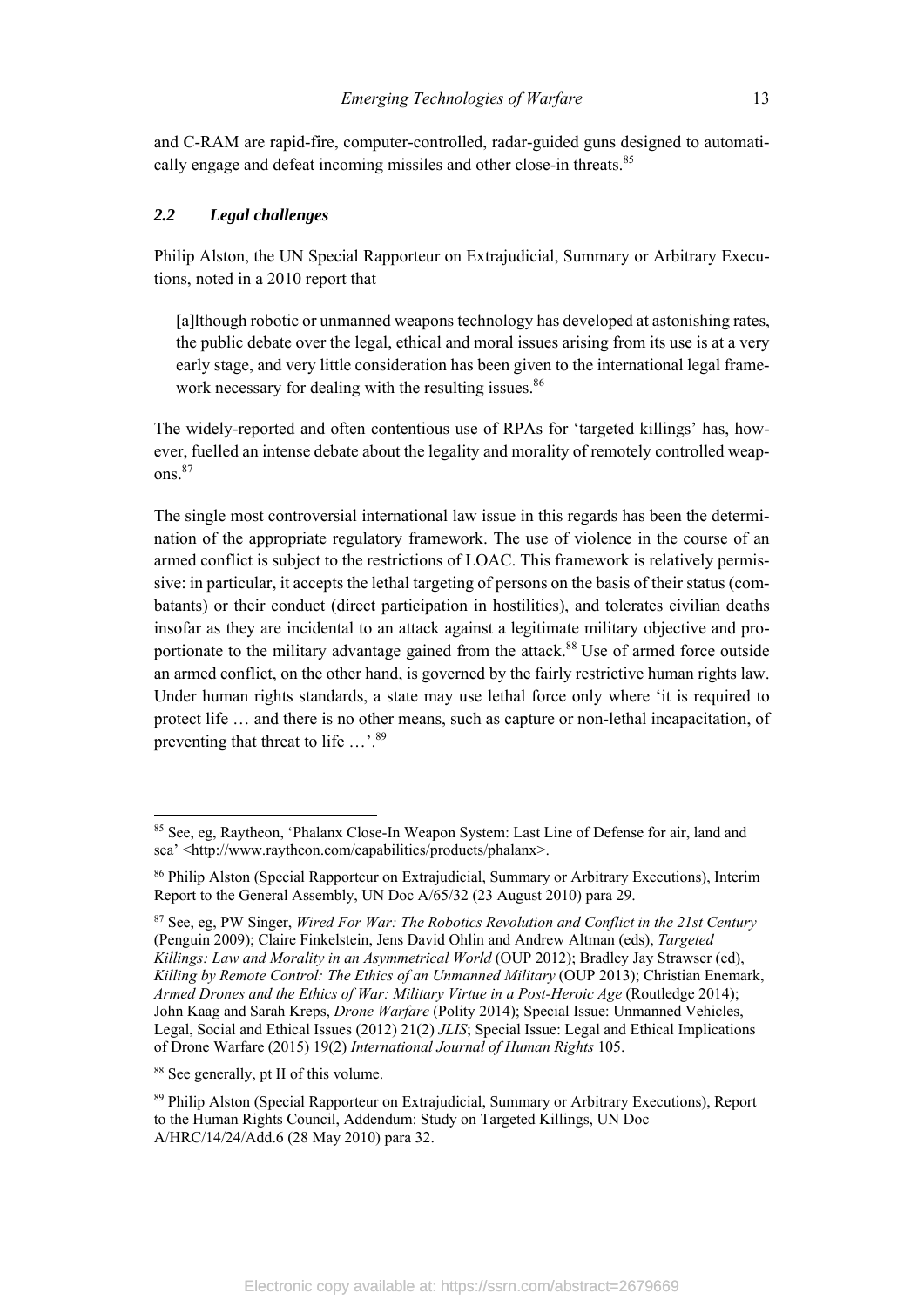Given the disparity of these standards, the lawfulness of a particular RPV attack would heavily depend on whether LOAC is applicable. The initial issue in this respect is the existence of an armed conflict that would trigger the application of  $LOAC<sup>90</sup>$  But even when there is an armed conflict, LOAC would apply to hostilities in the context of that armed conflict. Hence, to apply LOAC to a specific attack, there must be a connection between that attack and the armed conflict. This issue has become particularly problematic in relation to US RPA strikes against al-Qaeda in Pakistan: it is unclear whether these can be seen as occurring in the context of an armed conflict, such as the non-international armed conflict against al-Qaeda in Afghanistan.<sup>91</sup>

Where LOAC is applicable, it is doubtful whether remotely controlled weapon systems pose, in and of themselves, any novel issues in terms of rules governing the conduct of hostilities. Weapon-specific rules place no restriction on the development, acquisition or use of weapons that are controlled remotely.<sup>92</sup> Of course, no weapon can be placed lawfully on an RPV that could not be placed lawfully on a manned vehicle. Thus, for example, a state party to the 2008 Convention on Cluster Munitions  $93$  would be precluded from arming its RPVs with cluster munitions.

Complying with the principles of discrimination and proportionality, and taking precautionary measures, does not appear to be more difficult when launching an attack by means of a weapon carried by a RPV as compared to a comparable manned vehicle. To the contrary, in some circumstances RPVs may enhance compliance with LOAC. Removing the operator from immediate danger and making use of the advanced sensing capabilities of RPVs may allow for more thoroughly considered and accurate targeting decisions.<sup>94</sup> Paradoxically, LOAC may thus encourage the use of RPVs.<sup>95</sup>

An oft-expressed concern in relation to RPVs has to do with the status of their operators under LOAC. While difficulties in classifying persons for the purposes of LOAC are hardly a problem specific to this operational context,  $96$  it is certainly true that civilian operators of remotely controlled systems can easily become direct participants in hostilities, with all the

<sup>&</sup>lt;sup>90</sup> See generally Dwyer and McCormack (n 57).

<sup>&</sup>lt;sup>91</sup> See, eg, Chris Jenks, 'Law from Above: Unmanned Aerial Systems, Use of Force, and the Law of Armed Conflict' (2010) 85 *North Dakota Law Review* 649; Ian Henderson and Bryan Cavanagh, 'Unmanned Aerial Vehicles: Do They Pose Legal Challenges?' in Nasu and McLaughlin (eds) (n 5) 193, 200–201.

 $92$  See, eg, Meredith Hagger and Tim McCormack, 'Regulating the Use of Unmanned Combat Vehicles: Are General Principles of International Humanitarian Law Sufficient?' (2011) 21 *JLIS*  74, 84–85.

<sup>93 (3</sup> December 2008) 2688 UNTS 39.

<sup>94</sup> Cf Jenks (n 91) 668–669; Henderson and Cavanagh (n 91) 205–206.

<sup>&</sup>lt;sup>95</sup> See Michael W Lewis and Emily Crawford, 'Drones and Distinction: How IHL Encouraged the Rise of Drones' (2013) 44 *Georgetown Journal of International Law* 1127.

<sup>96</sup> See, eg, Nelleke van Amstel and Rain Liivoja, 'Private Military and Security Companies', ch 37 of this volume, s 2 (in relation to employees of private companies).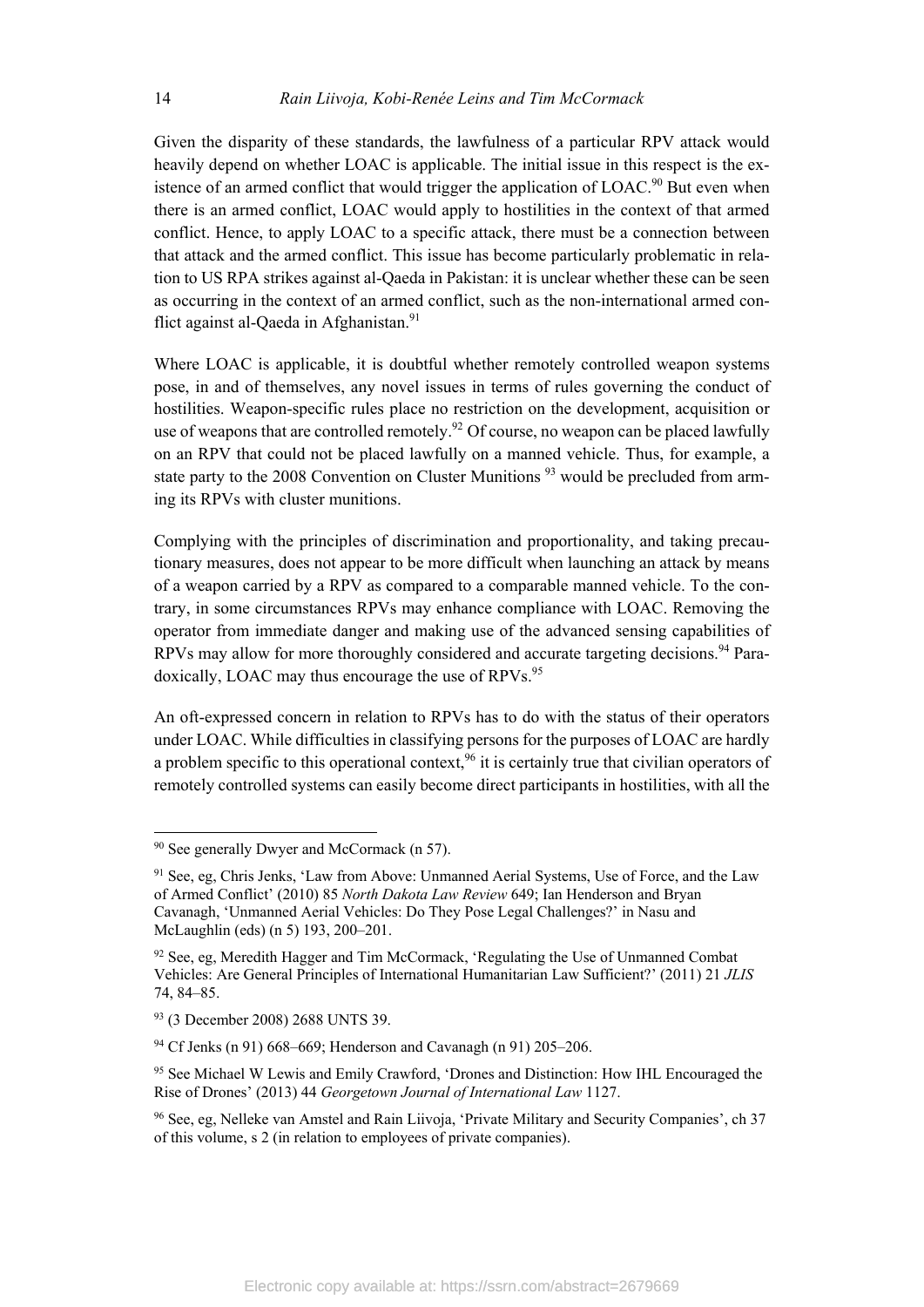attendant consequences. $97$  This would be the case not only where a remote operator, say, launches an attack from an RPV, but also where the operator of an unarmed RPV passes information about the location of adversary military forces to ground troops for the purposes of launching a land-based attack.

Additional legal and ethical issues arise from the increased autonomy of military systems, which has already generated quite a voluminous body of literature.<sup>98</sup> Broad questions as to the safety of a system will arise from any kind of operation where a human is not in control, such as the unsupervised flight of a UAV along a predetermined flight path – notwithstanding that human-controlled operation might not, on the evidence, be any safer. <sup>99</sup> But a weapon system that can identify targets and launch attacks upon them without attack-specific human oversight generates significant issues under LOAC.

International law does not specifically restrict the degree of autonomy that can be implemented in weapon systems. Thus the key problem is whether the weapon system is capable of operating in compliance with LOAC, in particular: Can the system adequately distinguish between combatants and civilians, and military objectives and civilian objects? Can the system assess collateral damage? Can the system recognise surrender?

Arguably these are primarily technical challenges, potentially capable of a technical solution, rather than legal problems requiring a regulatory remedy.<sup>100</sup> In any event, one should not assume that any autonomous systems would have to be given the same amount of discretion as a soldier, only to find that the system is incapable of exercising that discretion in conformity with LOAC (especially, assessing the maximum permissible collateral damage). The LOAC compliance of a particular system may be ensured by programming it to identify a very narrow range of objects that by their clearly identifiable nature or behaviour are military objectives (say, submarines or incoming missiles) and to deploy them only where no civilians or civilian objects can be identified in the vicinity. This may well be

 $97$  See API arts 51(3); APII art 13(3); Lesh (n 88).

<sup>98</sup> See, eg, Patrick Lin, George Bekey and Keith Abney, 'Autonomous Military Robotics: Risk, Ethics, and Design' (Ethics + Emerging Sciences Group, California Polytechnic State University, 20 December 2008); Ronald C Arkin, *Governing Lethal Behaviour in Autonomous Robots* (CRC Press 2009); Armin Krishnan, *Killer Robots: Legality and Ethicality of Autonomous Weapons* (Ashgate 2009); Jai Galliott, *Military Robots: Mapping the Moral Landscape* (Ashgate 2015); 'Autonomous weapon systems: technical, military, legal and humanitarian aspects', Report of the ICRC Expert Meeting, Geneva 26-28 March 2014 (9 May 2014) <

https://www.icrc.org/eng/assets/files/2014/expert-meeting-autonomous-weapons-icrc-report-2014- 05-09.pdf>.

<sup>&</sup>lt;sup>99</sup> See Chris Jenks, 'False Rubicons, Human Placebos and Increasingly Autonomous Weapon Systems' (forthcoming).

<sup>100</sup> On the distinction, see Tim McFarland, 'How Should Lawyers Think about Weapon Autonomy?' forthcoming in (2015) *IRRC.*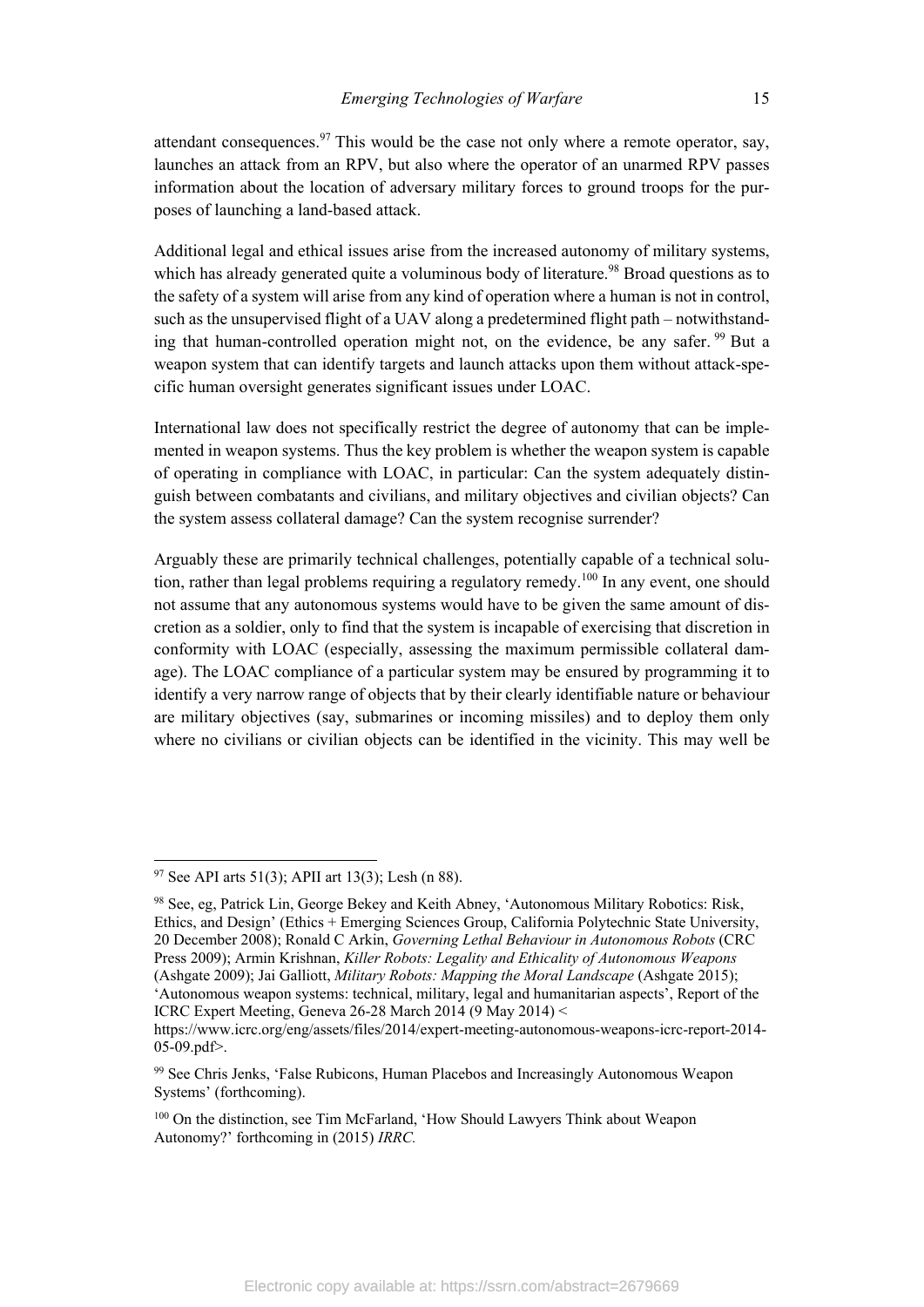easier to achieve in some operational settings, such as remote deserts, open oceans and depopulated areas.<sup>101</sup>

Significant legal issues do arise in terms of accountability. In autonomous systems, certain decisions normally made by humans are 'delegated' to the system such that the need for input from a human operator is reduced and the operation of the system is determined by computer software. 102 Yet it would be fanciful to think that the system thereby becomes an accountable agent and human beings are removed from the decision-making process; rather, the nature of the decisions made by humans changes: such decisions will be more general, made ahead of deployment and involve greater degree of forecasting.<sup>103</sup> To put it differently, an autonomous system will have been designed, built, programmed, approved and deployed by people, who will ultimately remain responsible for the 'conduct' of the system. Admittedly, allocating that responsibility between those human actors may be a difficult enterprise. Part of this difficulty results from the assumption underlying LOAC and international criminal law that the operator of a weapon system has ultimate control over it. With autonomous – or, for that matter, other highly advanced – systems that would not necessarily be the case: the designer and programmer could have more control over a system than the person switching it on. Current modes of individual criminal responsibility might not be adequate to reflect this new reality.<sup>104</sup>

Finally, RPVs or autonomous systems can potentially affect other areas of LOAC, for example, the law of occupation. Under LOAC, a territory is considered occupied when it falls under the actual control of the adversary.<sup>105</sup> Traditionally, this has meant 'boots on the ground' – the presence of military personnel exercising authority in the territory. Technology can undoubtedly allow certain kinds of military operations to be carried out without such presence of personnel. This raises the question whether the control potentially exercisable through a combination of RPVs and autonomous systems can be such as to warrant a reinterpretation of certain basic tenets of the law of occupation

 $\overline{\phantom{a}}$ 

<sup>101</sup> See William H Boothby*, Conflict Law: The Influence of New Weapons Technology, Human Rights and Emerging Actors* (Asser 2014) 111.

<sup>&</sup>lt;sup>102</sup> Cf ibid 105 ('The significant element of autonomy is the ability of the system to decide a course of action from a number of alternatives without depending on human oversight and control.').

<sup>103</sup> See McFarland (n 100).

<sup>&</sup>lt;sup>104</sup> See Tim McCormack and Tim McFarland, 'Mind the Gap: Can Developers of Autonomous Weapons Systems be Liable for War Crimes?' (2014) 90 *International Law Studies* 361.

<sup>105</sup> HR article 42.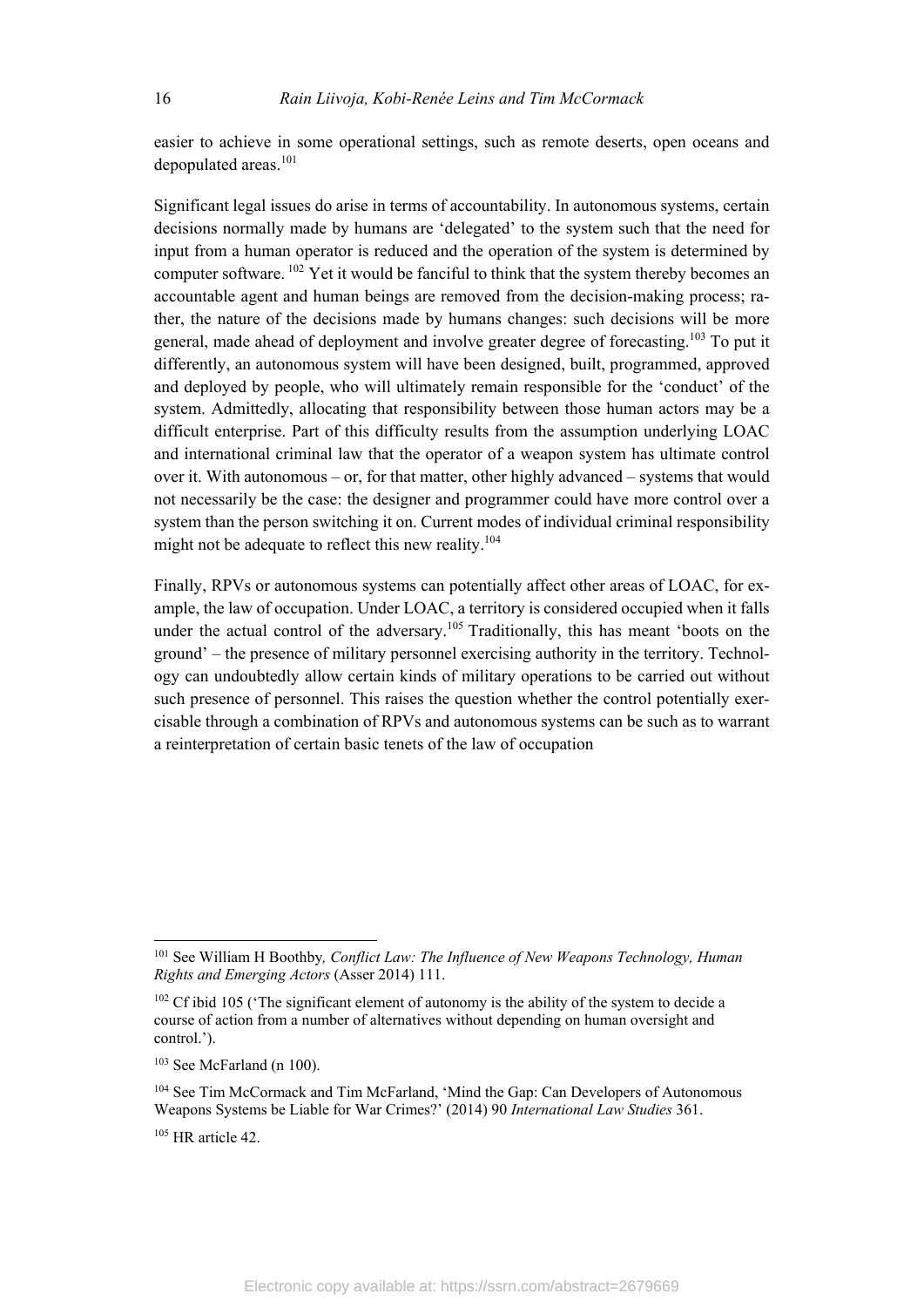#### *3.1 Technology*

Nanotechnology – conceptualised in the late 1950s, and introduced to a wider audience in the 1970s and  $1980s^{106}$  – refers to 'technology at the nanoscale'.<sup>107</sup> The broad term 'technology' includes applications from just about every field of science. Nanoscale, for its part, refers to the size of these applications, and covers a range of 1 to 100 nanometres.<sup>108</sup> (A nanometre is one billionth of a metre – a factor of  $10^{-9}$ . To put this in perspective, a nanometre is to a metre what a marble is to the size of the Earth.<sup>109</sup>) Thus, nanotechnology involves the deliberate manipulation of material on the atomic or molecular level to produce novel materials, devices and systems.<sup>110</sup>

Much of nanotechnology is concerned with nanomaterials, that is to say materials that have one or more dimensions on the nanoscale.<sup>111</sup> The most common type of these materials, a nanoparticle, has all three dimensions on the nanoscale.<sup>112</sup> Nanoparticles occur naturally in the environment, such as in volcanic ash, sea spray, clay, and milk, and in some man-made substances, such as depleted uranium. In the field of nanotechnology, however, scientists and engineers have an increasingly sophisticated ability to manipulate, design and develop novel nanoparticles.

Chemicals at the nanoparticle size behave differently to chemicals at 'normal size'. They may be more conductive, have stronger bonds, or be more chemically reactive than larger particles of the same substance. For example, gold, chemically inert at normal size, can serve as a chemical catalyst at the nanoscale.<sup>113</sup> Furthermore, surface charge – the potential

<sup>&</sup>lt;sup>106</sup> See, especially, Richard Feynman, 'Plenty of Room at the Bottom' (Talk given to the American Physical Society, Pasadena, December 1959)

<sup>&</sup>lt;http://www.pa.msu.edu/~yang/RFeynman\_plentySpace.pdf>; K Eric Drexler, *Engines of Creation: The Coming Era of Nanotechnology* (Anchor 1986).

<sup>107</sup> Jeremy Ramsden, *Nanotechnology: An Introduction* (Elsevier 2011) 2.

 $108$  ibid.

<sup>109</sup> Jennifer Kahn, 'Nanotechnology', *National Geographic* (June 2006) 98.

<sup>&</sup>lt;sup>110</sup> For definitions along these lines, see, eg, Interagency Working Group on Nanoscience, Engineering and Technology, 'National Nanotechnology Initiative: Leading to the Next Industrial Revolution' (Committee on Technology, National Science and Technology Council, February 2000) 15; The Foresight Institute, 'About Nanotechnology' <https://www.foresight.org/nano>.

 $111$  Ramsden (n 107) 101–103.

 $112$  ibid.

<sup>113</sup> See, eg, Naomi Lubick and Kellyn Betts, 'Silver Socks Have Cloudy Lining: Court Bans Widely Used Flame Retardant' (2008) 42 *Environmental Science & Technology* 3910.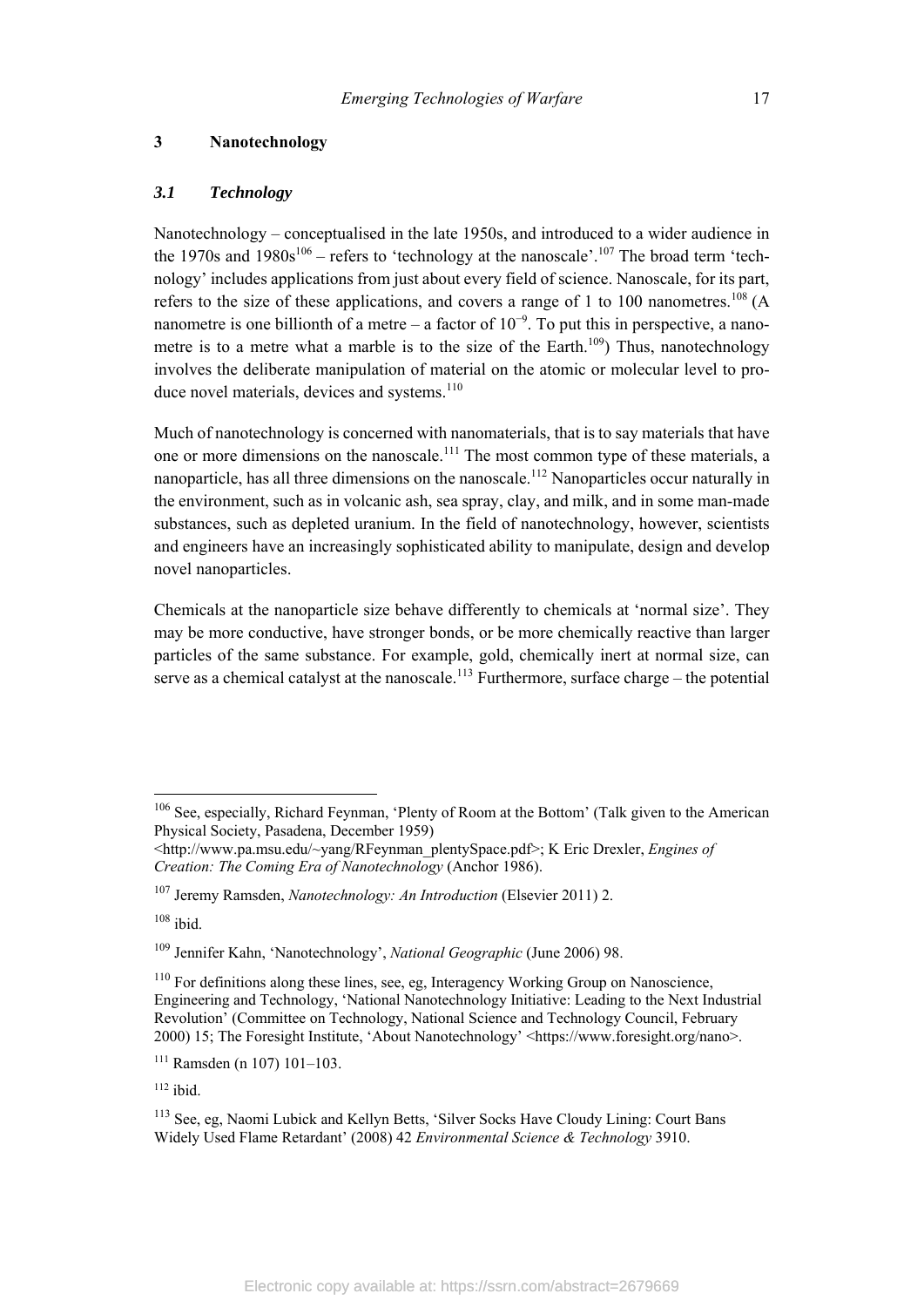electrical energy between the particle surface and the medium in which it moves  $114 - ap$ pears to play a greater role at the nanoscale.

As a consequence, substances made of or incorporating nanoparticles may have markedly different, and often enhanced, mechanical, catalytic and thermal properties. Nanoparticles can be utilised, for example, to create more resistant surfaces and to produce active filters to protect against toxic chemical and biological threats. Also, nanotechnology 'helps to enhance specific biological reactions as drug delivery systems help to pass through biological barriers',115 leading to*, inter alia,* more efficient (targeted) drug delivery, and creating new opportunities for cell imaging.

What are often referred to as 'nanorobots' are effectively assemblies of atoms that have the ability to trap, transport and alter other atoms. They are 'programmable, potentially selfreplicating, molecular machines made of specifically arranged atoms'.116 Scientists working on this cutting-edge research describe their beneficent vision of a future in which 'nanorobots' would 'cruise around inside the body, communicating with each other and performing various kinds of diagnoses and therapy'.<sup>117</sup> The possibility of using 'nanorobots' to seek out specific organs, and even specific cells, opens up opens up new approaches to much less invasive, highly targeted and hence more effective administration of drugs or of micro-surgical techniques.

As this brief discussion indicates, the applications for nanotechnology are many and they span, *inter alia*, biotechnology, medicine, microelectronics, energy conversion and storage, coatings, textiles, pharmaceuticals, cosmetics, food, manufacturing and security. Many of these applications are already exploited in a wide range of commercial products.<sup>118</sup> For example, gold nanoparticles, mentioned earlier, are used in biosensors, cancer cell imaging and drug delivery to cell membranes.<sup>119</sup>

In the same way that other areas of science and technology can be dual-purpose, there is little doubt that nanotechnology may also be repurposed in a military context: the distinct

<sup>114</sup> See International Union of Pure and Applied Chemistry, *Compendium of Chemical Terminology* (2nd ed, Blackwell Scientific Publications 1997).

<sup>115</sup> Johann Ach and Beate Luttenberg (eds), *Nanobiotechnology, Nanomedicine and Human Enhancement* (Lit 2008).

<sup>116</sup> Jun Wang and Peter J Dortmans, 'A Review of Selected Nanotechnology Topics and Their Potential Military Applications', Report no DSTO-TN-0537 (DSTO Systems Sciences Laboratory 2004) 4.

<sup>117</sup> Kristna Weidner,'Nanomotors are controlled for the first time, within living cells', *Penn State News* (11 February 2014) <http://news.psu.edu/story/303296/2014/02/10/research/nanomotors-arecontrolled-first-time-inside-living-cells>.

<sup>118</sup> Maxine McCall, 'Nanoparticles and Nanosafety: The Big Picture', *The Conversation* (6 February 2014) <http://theconversation.com/nanoparticles-and-nanosafety-the-big-picture-22061>.

<sup>119</sup> Madhusudhan R Papasani, Guankui Wang and Rodney A Hill, 'Gold Nanoparticles: The Importance of Physiological Principles to Devise Strategies for Targeted Drug Delivery (2012) 8(6) *Nanomedicine: Nanotechnology, Biology and Medicine* 804.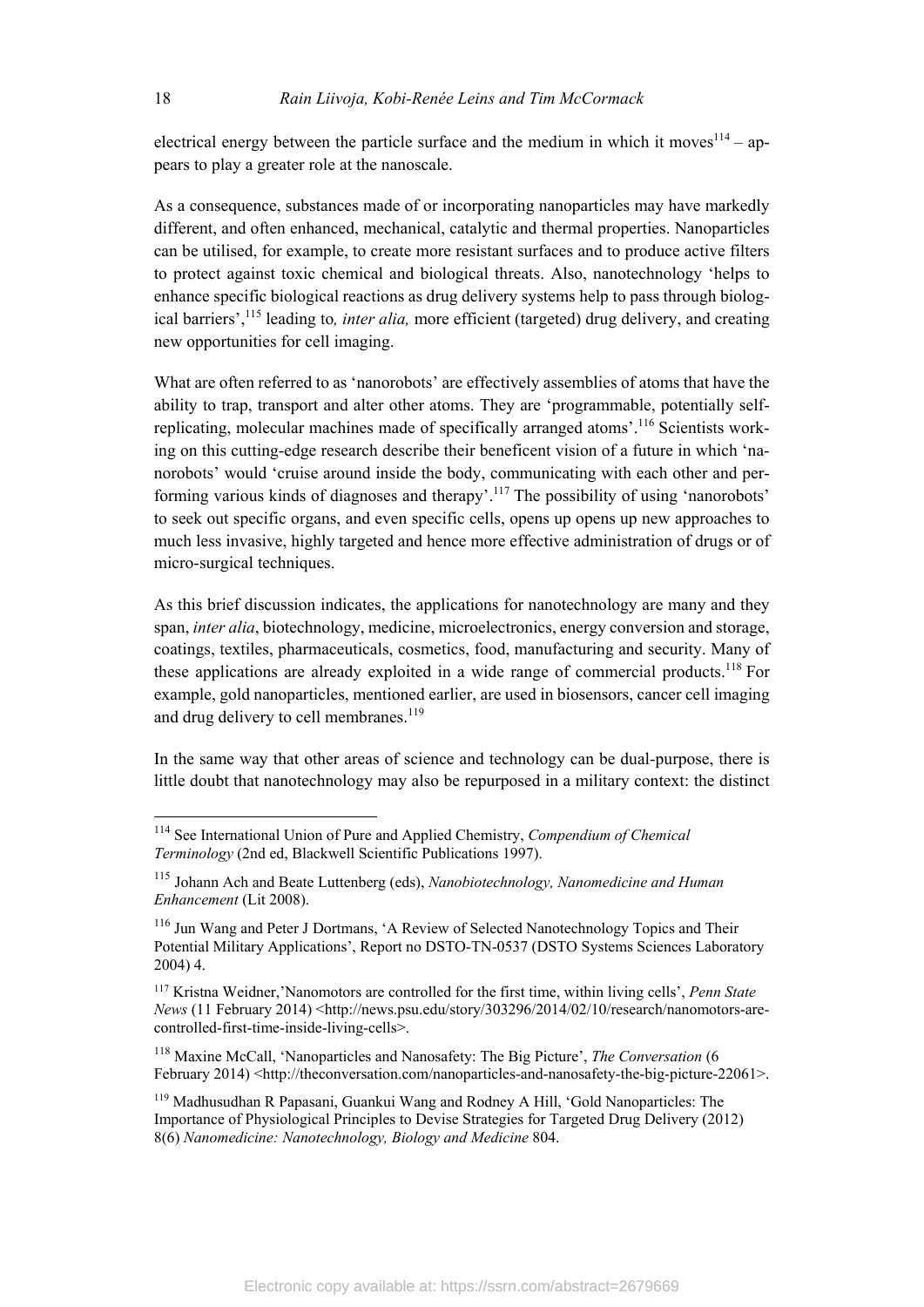properties of materials at the nanoscale offer new potential applications for armed conflict. The potential military uses of nanotechnology – both offensive and defensive – have been explored in the literature, although not exhaustively.<sup>120</sup> A notable difficulty in this respect is the futuristic, and sometimes classified, nature of research in this area, which means that potential military nanotechnology applications and estimates of development time frames have to be extrapolated from present science and technology.<sup>121</sup>

While many potential military applications of nanotechnology remain speculative, it is possible to give a few illustrations. The unique properties of matter observed at the nanoscale have been utilised to improve sensors, $122$  to enhance protective vests worn by military and para-military personnel,<sup>123</sup> as well as to develop new types of armour and communication equipment.<sup>124</sup> Nano-enhanced energy storage is being developed with implications for fuel cells, soldier systems, small robots, RPVs, and outer space technology.125 Nanotechnology may improve the penetration capability and accuracy of projectiles, and enhance camouflaging.<sup>126</sup> Furthermore, given its therapeutic potential, nanotechnology could also 'facilitate weapons based on enhanced delivery mechanisms for toxic substances, on tailored compounds capable of targeting specific physiological functions, and on complex multilayered stealth designs.'<sup>127</sup>

# *3.2 Legal challenges*

Since nanotechnology includes manipulation of chemical and biological functions, specific rules which govern chemical and biological weapons may have relevance where nanotechnology is used in the military context, even though no nanotechnology-derived weapons appear to be in production as yet. In the chemical and biological warfare context, there are at least four broad areas where nanotechnology has regulatory implications: (1) nano-ena-

<sup>120</sup> See, in particular, Wang and Dortmans (n 116); Jürgen Altmann, *Military Nanotechnology* (Routledge 2006); Margaret Kosal, *Nanotechnology for Chemical and Biological Defense* (Springer 2009); Wilson Wong, *Emerging Military Technologies: A Guide to the Issues* (Praeger 2013) ch 5.

 $121$  Altmann (n 120) 71.

<sup>122</sup> Margaret Kosal, 'The Security Implications of Nanotechnology' (2013) 66 *Bulletin of the Atomic Scientists* 58.

<sup>123</sup> See, eg, Kanesalingam Sinnppoo, Lyndon Arnold and Rajiv Padhye, 'Application of Wool in High-velocity Ballistic Protective Fabrics' (2010) 80 *Textile Research Journal* 1083.

 $124$  Wang and Dortmans (n 116).

<sup>125</sup> Altmann (n 120) 78-79.

 $126$  Thomas Faunce and Hitoshi Nasu, 'Nanotechnology and the International Law of Weaponry: Towards International Regulation of Nano-Weapons' (2010) 20 *JLIS* 21; Hitoshi Nasu, 'Nanotechnology and Challenges to International Humanitarian Law: A Preliminary Legal Assessment' (2012) 94(886) *IRRC* 653.

<sup>127</sup> Juan Pardo-Guerra and Francisco Aguayo Ayala, 'Nanotechnology and the International Regime on Chemical and Biological Weapons' (2005) 2 *Law and Business* 1.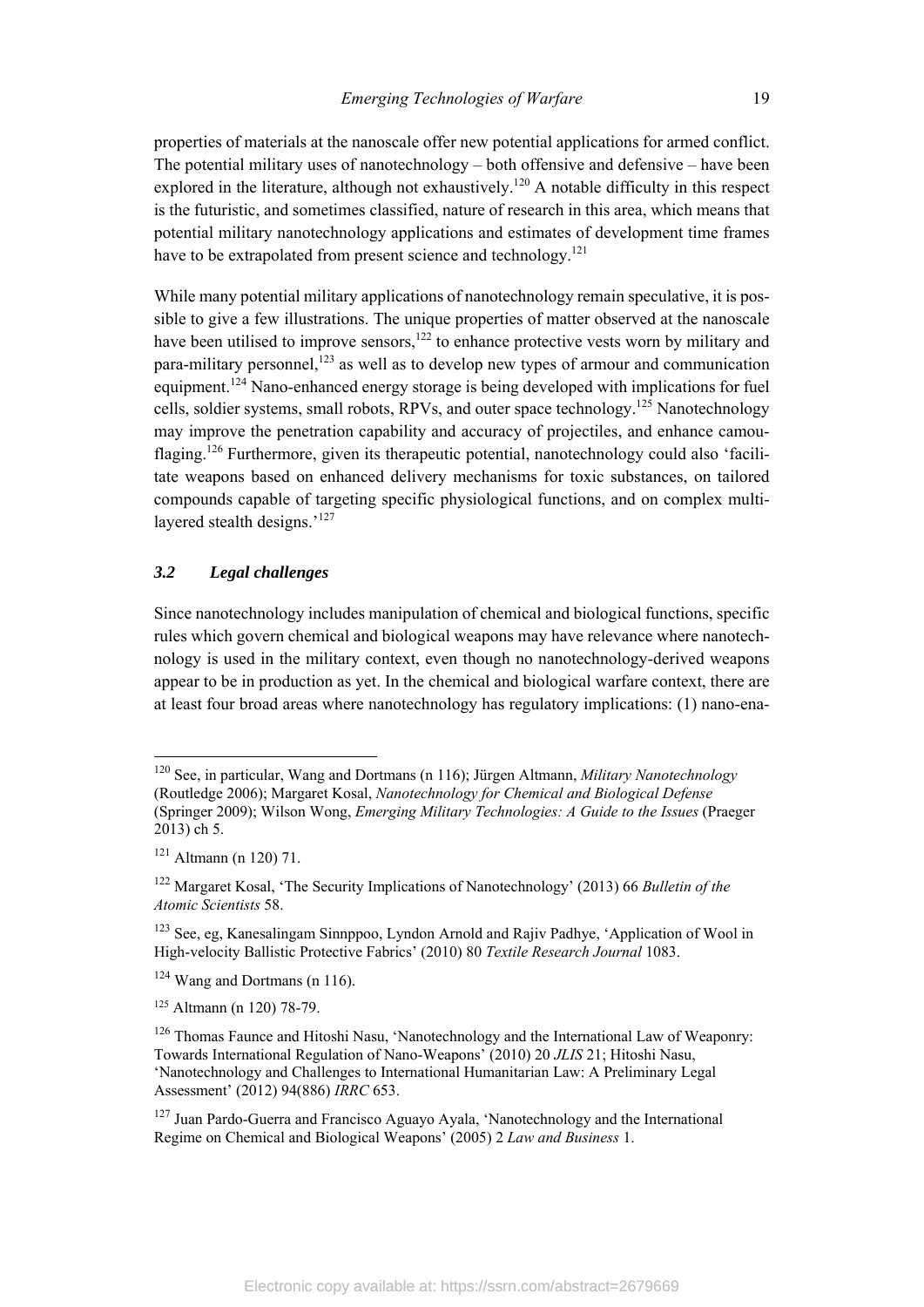bled delivery methods, (2) novel nanotechnology-based biochemical weapons, (3) nanoparticles and nanomaterials with toxicological or deleterious health properties, and (4) nanotechnology-enabled evasion of medical countermeasures.<sup>128</sup>

The 1925 Geneva Protocol prohibits the use of 'asphyxiating, poisonous or other gases, and of all analogous liquids, materials or devices' and 'bacteriological methods of warfare'.  $129$  This prohibition is extended by the 1972 Biological Weapons Convention (BWC) and the 1993 Chemical Weapons Convention (CWC) to cover the development, production, acquisition, stockpiling and transfer of biological and chemical weapons respectively.<sup>130</sup> The creation of synthetic DNA has effectively increased the 'continuous biochemical threat spectrum' with the BWC and CWC prohibitions 'overlapping in their coverage of midspectrum agents such as toxins and bioregulators'.<sup>131</sup>

To determine their scope of application, the BWC and CWC use broad terms such as 'microbial or other biological agents', 'toxins' and 'toxic chemicals',132 making the conventions applicable to any new technologies that involve chemical or biological agents used for hostile purposes. The conventions, and the corresponding rules of customary international law, remain applicable regardless of the size of the matter in question.

That said, the BWC is concerned with living organisms and substances produced by such organisms. It has been suggested that artificially created nanoparticles or 'nanorobots' fall within the scope of the BWC prohibition if they replicate the behaviour of known biological agents.<sup>133</sup> On the other hand, nanoparticles that interact with their host through their chemical action on life processes fall squarely under the prohibition contained in the CWC, regardless of their size.<sup>134</sup>

Significantly, however, the prohibition of biological weapons extends to 'equipment or means of delivery designed to use such [biological] agents or toxins for hostile purposes or in armed conflict' and the definition of chemical weapons expressly includes 'munitions

<sup>128</sup> Kosal, *Chemical and Biological Defence* (n 120) ch 4.

<sup>&</sup>lt;sup>129</sup> Protocol for the Prohibition of the Use of Asphyxiating, Poisonous or Other Gases, and of Bacteriological Methods of Warfare (17 June 1925) 94 LNTS 65.

<sup>&</sup>lt;sup>130</sup> Convention on the Prohibition of the Development, Production, and Stockpiling of Bacteriological (Biological) and Toxin Weapons and on Their Destruction (10 April 1972) 1015 UNTS 163, arts 1 and 3; Convention on the Prohibition of the Development, Production, Stockpiling and Use of Chemical Weapons and on their Destruction (13 January 1993) 1974 UNTS 45, art 1.

<sup>&</sup>lt;sup>131</sup> Mark Wheelis and Malcolm Dando, 'Neurobiology: A Case Study for the Imminent Militarization of Biology' (2005) 87(859) *IRRC* 560; see also

 $132$  BWC art 1(1); CWC art 2(2).

<sup>&</sup>lt;sup>133</sup> Robert Pinson, 'Is Nanotechnology Prohibited by the Biological and Chemical Weapons Conventions?' (2004) 22 *Berkeley Journal of International Law* 279, 298–300.

<sup>134</sup> ibid 300–304.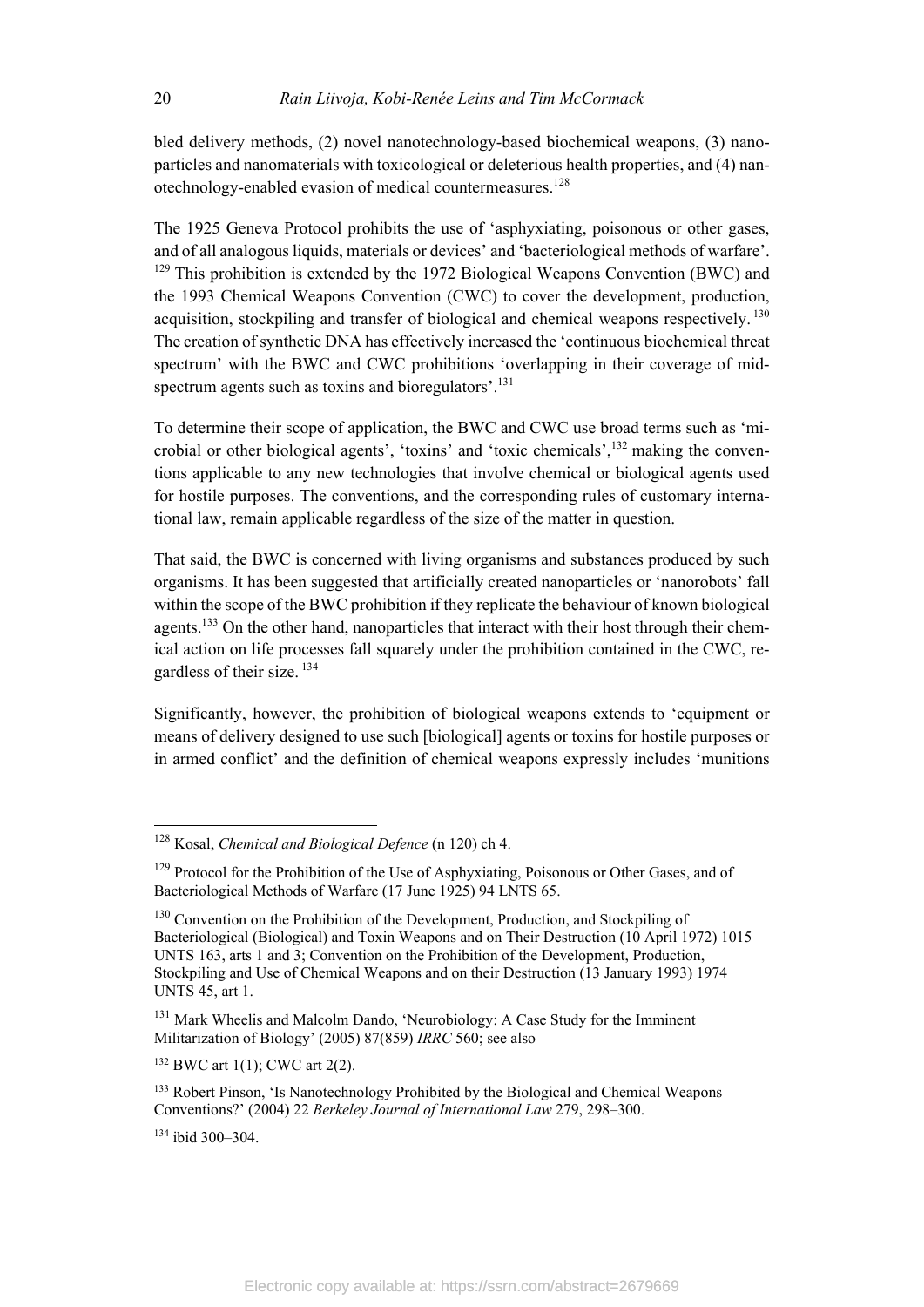and devices' for the release of toxic chemicals.<sup>135</sup> This would also capture any nano-technological means of delivering biological agents or toxic chemicals into the human body.

Nanoscale objects can, however, affect human physiology by way of their physical properties rather than by their chemical composition. For example, the inhalation of silver nanofibers has been shown to cause an acute inflammatory reaction in the lungs, with the severity of reaction dependant on the length of the fibre.<sup>136</sup> Also, an accumulation of nanoparticles in the human body – for example the build-up of nanogold, used as an anti-inflammatory agent for conditions such as arthritis<sup>137</sup> – could be manipulated externally (i.e. heated) to cause damage to the human body. Finally, 'nanorobots' could potentially be programmed to cause mechanical injury at the cellular level without any biochemical action. The absence of a toxic chemical or disease-causing organism in these instances suggests that the prohibitions contained in the BWC and CWC could be inapplicable. Arguably, however, the broad customary law prohibition of poisoning, codified in the Hague Regulations,<sup>138</sup> would prohibit such uses of nanotechnology.<sup>139</sup> Also, causing tissue damage by means of nanoparticles or 'nanorobots' that due to their size or other properties cannot be detected by industry-standard medical imaging devices may run afoul of the ban on 'any weapon the primary effect of which is to injure by fragments which in the human body escape detection by X-rays'.<sup>140</sup>

Rules and principles on the protection of the environment may also play a role in the use and application of nanotechnology for military purposes. The ENMOD Convention prohibits the 'military or any other hostile use of environmental modification techniques having widespread, long-lasting or severe effects as the means of destruction, damage or injury to any other State Party<sup>'141</sup> and Additional Protocol I bans methods or means of warfare 'which are intended, or may be expected, to cause widespread, long-term and severe damage to the natural environment'.<sup>142</sup> While the precise environmental impact of engineered nanomaterials and nanoparticles remains unclear, there is evidence that at least some of them pose significant risks to the natural environment.<sup>143</sup> This raises the question whether

138 HR art 23(a).

 $\overline{\phantom{a}}$ 

<sup>139</sup> On the scope of the prohibition on the use of poison and poisoned weapons, see Robert J Mathews, 'Chemical and Biological Weapons', ch 2 in this volume, in particular section 1.

<sup>140</sup> Protocol (I) on Non-Detectable Fragments (10 October 1980) 1342 UNTS 168.

<sup>141</sup> Convention on the Prohibition of Military or any Other Hostile Use of Environmental Modification Techniques, Geneva, 2 September 1976, Article I

 $142$  API art 35(3).

<sup>&</sup>lt;sup>135</sup> BWC art 1(2); CWC art 2(1)(b)–(c).

<sup>136</sup> Anja Schinwald et al, 'The Threshold Length for Fibre-Induced Acute Pleural Inflammation: Shedding Light on the Early Events in Asbestos-Induced Mesothelioma' (2012) 128(2) *Toxicological Sciences* 461.

<sup>&</sup>lt;sup>137</sup> Christine T N Pham, 'Nanotherapeutic Approaches for the Treatment of Rheumatoid Arthritis' (2011) 3 *Wiley Interdisciplinary Reviews: Nanomedicine and Nanobiotechnology* 607.

<sup>&</sup>lt;sup>143</sup> See Hitoshi Nasu, 'Nanotechnology and Challenges to International Humanitarian Law: A Preliminary Legal Assessment' (2012) 94 *IRRC* 653, 655–656 and the sources cited therein.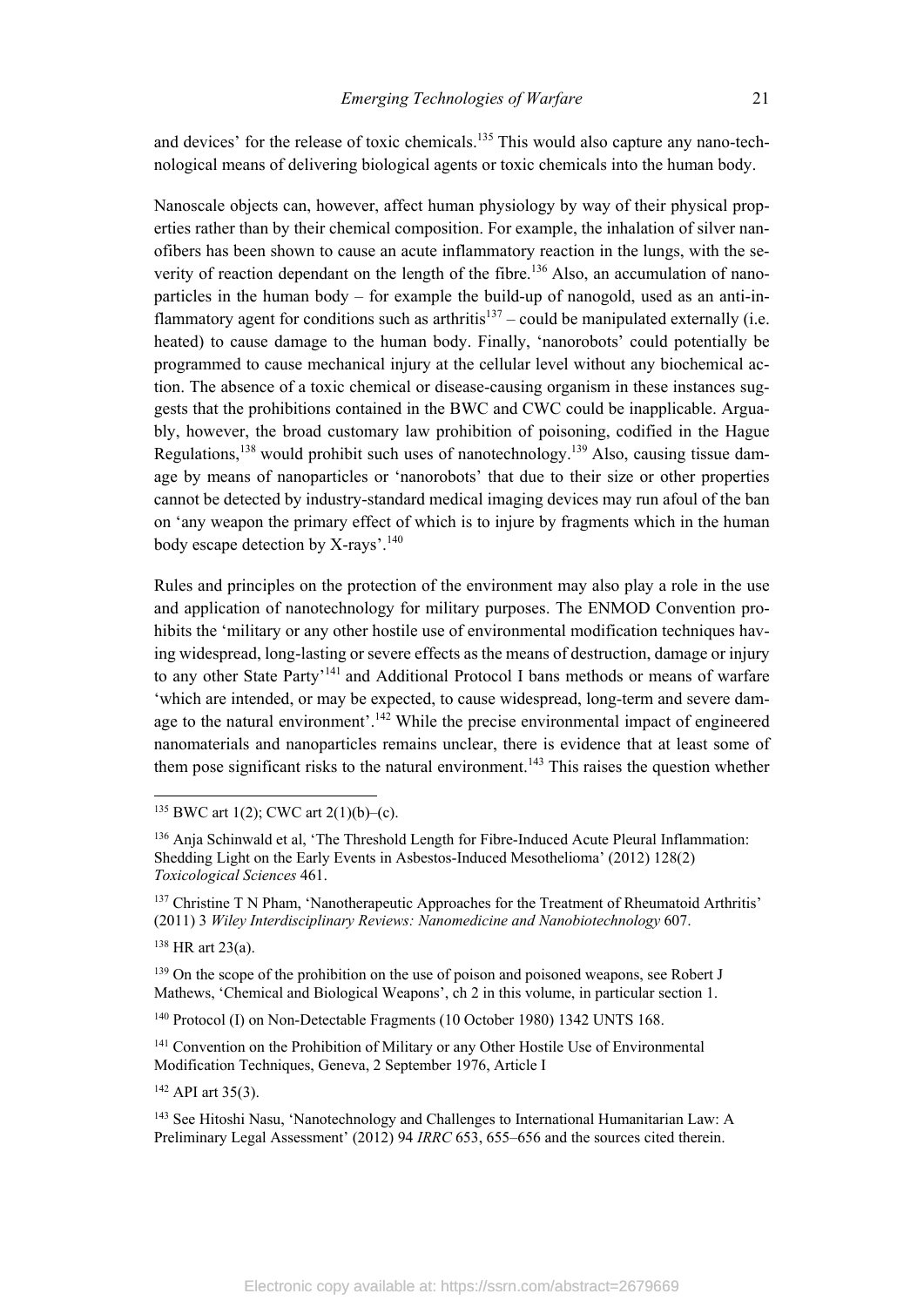the precautionary principle recognised in environmental law applies equally during times of armed conflict.144

### **4 Weapons review**

Article 36 of Additional Protocol I provides an obligation to conduct due diligence in relation to some military applications of technology:

In the study, development, acquisition or adoption of a new weapon, means or method of warfare, a High Contracting Party is under an obligation to determine whether its employment would, in some or all circumstances, be prohibited by this Protocol or by any other rule of international law applicable to the High Contracting Party.

Even though this provision is contained in Additional Protocol I that is applicable in armed conflict, the effect of Article 36 is such that legal review needs to be undertaken irrespective of whether the state in question is involved in an armed conflict.

Article 36 is broad in scope. In terms of the object of review, it refers to any 'new weapon, means and method of warfare'. This clearly covers, for example, novel projectiles as well as innovative devices for propelling them. The reference to methods of warfare also subjects to legal review military technology that, despite not being directly used to harm the adversary, nonetheless changes the way in which hostilities are undertaken. Thus, for instance, armed RPVs, even if they carry previously known and reviewed weapons, may become new means or methods of warfare and thus subject to a legal review.

Article 36 is also extensive in terms of the relevant legal framework. The review obligation extends well beyond the rules contained in Additional Protocol I itself. The phrase 'any other rule of international law applicable to the High Contracting Party' clearly refers to other LOAC treaties as well as customary international law.145 Moreover, the ICRC *Commentary* makes it plain that the phrase also 'refers to any agreement on disarmament concluded by the Party concerned, or any other agreement related to the prohibition, limitation or restriction on the use of a weapon or a particular type of weapon, concluded by this Party'.<sup>146</sup> The broad language of Article 36 suggests that the compatibility of weapons, means and methods of warfare with applicable human rights law or environmental law obligations must also be assessed, to the extent that those branches of international law apply in armed conflict.

The broad scope of Article 36 and the complexity of new military platforms can make the legal review of new weapons, means and methods a difficult task. Weapons' reviewers must not only have a thorough knowledge of the applicable law, they must also have an understanding of the 'engineering design, production and testing (or validation) methods,

 $\overline{\phantom{a}}$ 

<sup>&</sup>lt;sup>144</sup> See Laurent Hourcle, 'Environmental Law of War' (2001) 25 *Vermont LR* 653.

<sup>145</sup> *AP Commentary* para 1472.

<sup>146</sup> ibid.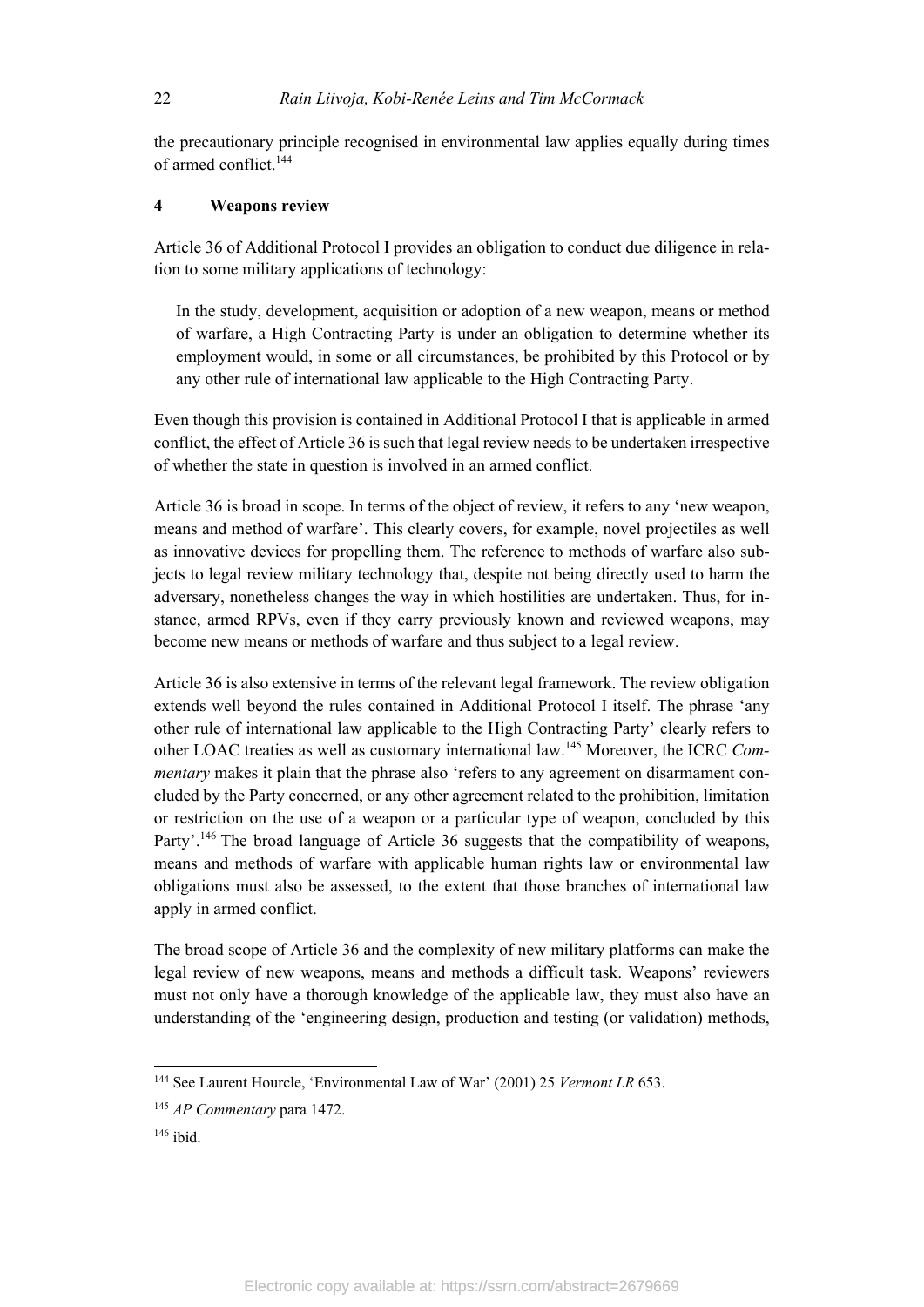and the way in which the weapon might be employed on the battlefield'.<sup>147</sup> Thus, the obligation under Article 36 necessitates close collaboration between scientists, engineers and lawyers so as to ensure compliance with the requirement to review weapons. Also, given the immediate military applications of some advances in technology, Article 36 reviews may need to be conducted earlier in the development process than previously.

Unfortunately, Article 36 suffers from a striking lack of national implementation. Only a handful of states parties to Additional Protocol I, and two non-parties (the US and Israel), have in place procedures for systematically conducting reviews of new weapons, means and methods of warfare. Even when such reviews are conducted, they do not necessarily reveal all of the relevant legal issues: as pointed out earlier, some emerging technologies raise legal difficulties not in relation to specific prohibitions or restrictions arising under LOAC, arms control law or even human rights law, but because they challenge some of the assumptions that underlie these legal regimes (for example, what constitutes 'attack' or how accountability with respect to systems with a degree of autonomy is implemented). Thus, while a more diligent national application of Article 36 should certainly be welcomed, even broader legal reviews may be necessary for some types of emerging technology.

#### **5 Concluding remarks**

l

Rapid technological developments in the defence sector have justifiably caused concern, especially within civil society and among scholars. This has led to calls for additional regulation. It has been suggested that '[t]he world needs a Geneva Convention for cybercombat'.148 It has been argued that states should 'control and regulate the proliferation of drones through the judicious use of international law<sup>149</sup> and that they 'should prohibit the creation of weapons that have full autonomy to decide when to apply lethal force'.<sup>150</sup> It has been claimed that and that 'there is an urgent need for regulating nano-weapons under the international law of weaponry<sup>151</sup> and that '[p]ast methods for other technologies are not adequate to deal with nanotechnology<sup> $152$ </sup> such that reducing the risk of misuse requires both '[t]raditional and innovative new approaches to non-proliferation and counterproliferation'.<sup>153</sup> In short, there appears to be a growing sentiment in some quarters that the existing law is inadequate. Many LOAC specialists, on the other hand, tend to be more optimistic.

<sup>147</sup> Alan Backstrom and Ian Henderson, 'New Capabilities in Warfare: An Overview of Contemporary Technological Developments and the Associated Legal and Engineering Issues in Article 36 Weapons Reviews' (2012) 94(886) *IRRC* 483, 484.

<sup>&</sup>lt;sup>148</sup> Karl Rauscher, 'It's Time to Write the Rules of Cyberwar', IEEE Spectrum (27 November 2013) <http://spectrum.ieee.org/telecom/security/its-time-to-write-the-rules-of-cyberwar>.

<sup>149</sup> Kaag and Kreps (n 87) 151; Sarah Kreps and Micah Zenko, 'The Next Drone Wars: Preparing for Proliferation' (2014) 93(2) *Foreign Affairs* 68.

<sup>150</sup> Human Rights Watch, *Losing Humanity: The Case against Killer Robots* (2012) 46.

<sup>&</sup>lt;sup>151</sup> Faunce and Nasu (n 126) 59; see also Altmann (n 120).

<sup>152</sup> Kosal, 'Security Implications' (n 122) 59.

<sup>153</sup> Kosal, *Chemical and Biological Defence* (n 120) 8.